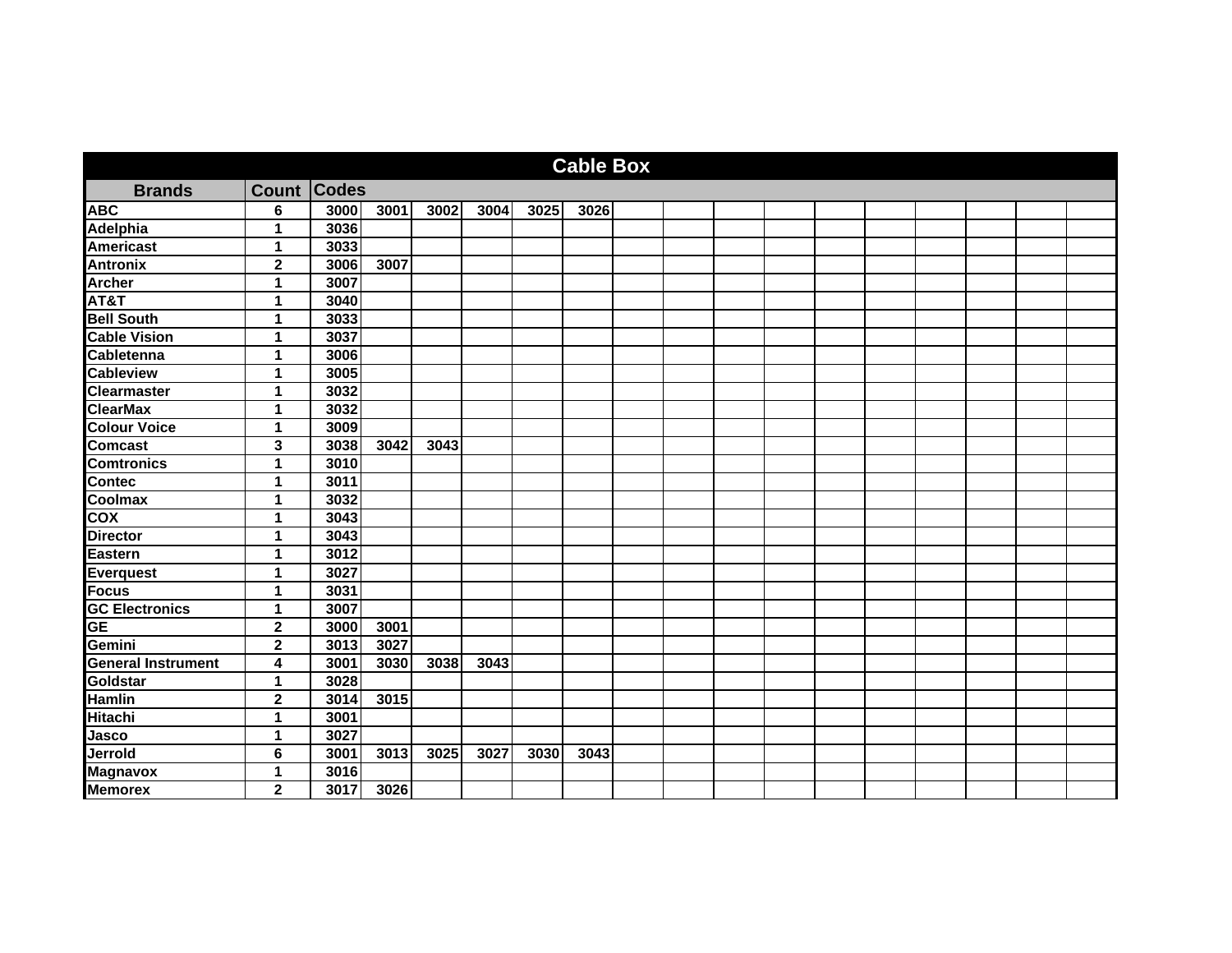| <b>Motorola</b>           | 5                       | 3030 | 3035 | 3040 | 3042 | 3043 |  |  |  |  |  |  |
|---------------------------|-------------------------|------|------|------|------|------|--|--|--|--|--|--|
| <b>Movie Time</b>         | 1                       | 3018 |      |      |      |      |  |  |  |  |  |  |
| <b>Multitech</b>          | 1                       | 3032 |      |      |      |      |  |  |  |  |  |  |
| <b>NEC</b>                | 1                       | 3003 |      |      |      |      |  |  |  |  |  |  |
| <b>NET Brazil</b>         | 1                       | 3041 |      |      |      |      |  |  |  |  |  |  |
| <b>NSC</b>                | 1                       | 3018 |      |      |      |      |  |  |  |  |  |  |
| Oak                       | 1                       | 3011 |      |      |      |      |  |  |  |  |  |  |
| Pace                      | 1                       | 3029 |      |      |      |      |  |  |  |  |  |  |
| <b>Panasonic</b>          | 3                       | 3022 | 3024 | 3026 |      |      |  |  |  |  |  |  |
| Paragon                   | 1                       | 3026 |      |      |      |      |  |  |  |  |  |  |
| <b>Philips</b>            | 3                       | 3008 | 3009 | 3016 |      |      |  |  |  |  |  |  |
| Pioneer                   | 4                       | 3019 | 3020 | 3028 | 3044 |      |  |  |  |  |  |  |
| <b>Popular Mechanics</b>  | 1                       | 3031 |      |      |      |      |  |  |  |  |  |  |
| Proscan                   | $\mathbf 2$             | 3000 | 3001 |      |      |      |  |  |  |  |  |  |
| <b>Pulsar</b>             | 1                       | 3026 |      |      |      |      |  |  |  |  |  |  |
| Quasar                    | 1                       | 3026 |      |      |      |      |  |  |  |  |  |  |
| <b>Radio Shack</b>        | $\mathbf{2}$            | 3027 | 3032 |      |      |      |  |  |  |  |  |  |
| <b>RCA</b>                | $\overline{\mathbf{2}}$ | 3005 | 3024 |      |      |      |  |  |  |  |  |  |
| <b>Realistic</b>          | 1                       | 3007 |      |      |      |      |  |  |  |  |  |  |
| Recoton                   | 1                       | 3031 |      |      |      |      |  |  |  |  |  |  |
| Regal                     | 1                       | 3015 |      |      |      |      |  |  |  |  |  |  |
| Regency                   | 1                       | 3012 |      |      |      |      |  |  |  |  |  |  |
| Rembrandt                 | 1                       | 3001 |      |      |      |      |  |  |  |  |  |  |
| Runco                     | 1                       | 3026 |      |      |      |      |  |  |  |  |  |  |
| <b>Samsung</b>            | 2                       | 3020 | 3028 |      |      |      |  |  |  |  |  |  |
| <b>Scientific Atlanta</b> | 5                       | 3004 | 3036 | 3040 | 3044 | 3046 |  |  |  |  |  |  |
| <b>Signal</b>             | $\overline{\mathbf{2}}$ | 3013 | 3027 |      |      |      |  |  |  |  |  |  |
| <b>Signature</b>          | 1                       | 3001 |      |      |      |      |  |  |  |  |  |  |
| Sony                      | $\overline{\mathbf{2}}$ | 3034 | 3037 |      |      |      |  |  |  |  |  |  |
| <b>Sprucer</b>            | 1                       | 3024 |      |      |      |      |  |  |  |  |  |  |
| <b>Standard Component</b> | 1                       | 3021 |      |      |      |      |  |  |  |  |  |  |
| <b>Starcom</b>            | 3                       | 3013 | 3025 | 3027 |      |      |  |  |  |  |  |  |
| <b>Stargate</b>           | $\mathbf 2$             | 3013 | 3027 |      |      |      |  |  |  |  |  |  |
| <b>Starquest</b>          | $\mathbf 2$             | 3013 | 3027 |      |      |      |  |  |  |  |  |  |
| Supercable                | $\mathbf 2$             | 3030 | 3045 |      |      |      |  |  |  |  |  |  |
| <b>Supermax</b>           | 1                       | 3032 |      |      |      |      |  |  |  |  |  |  |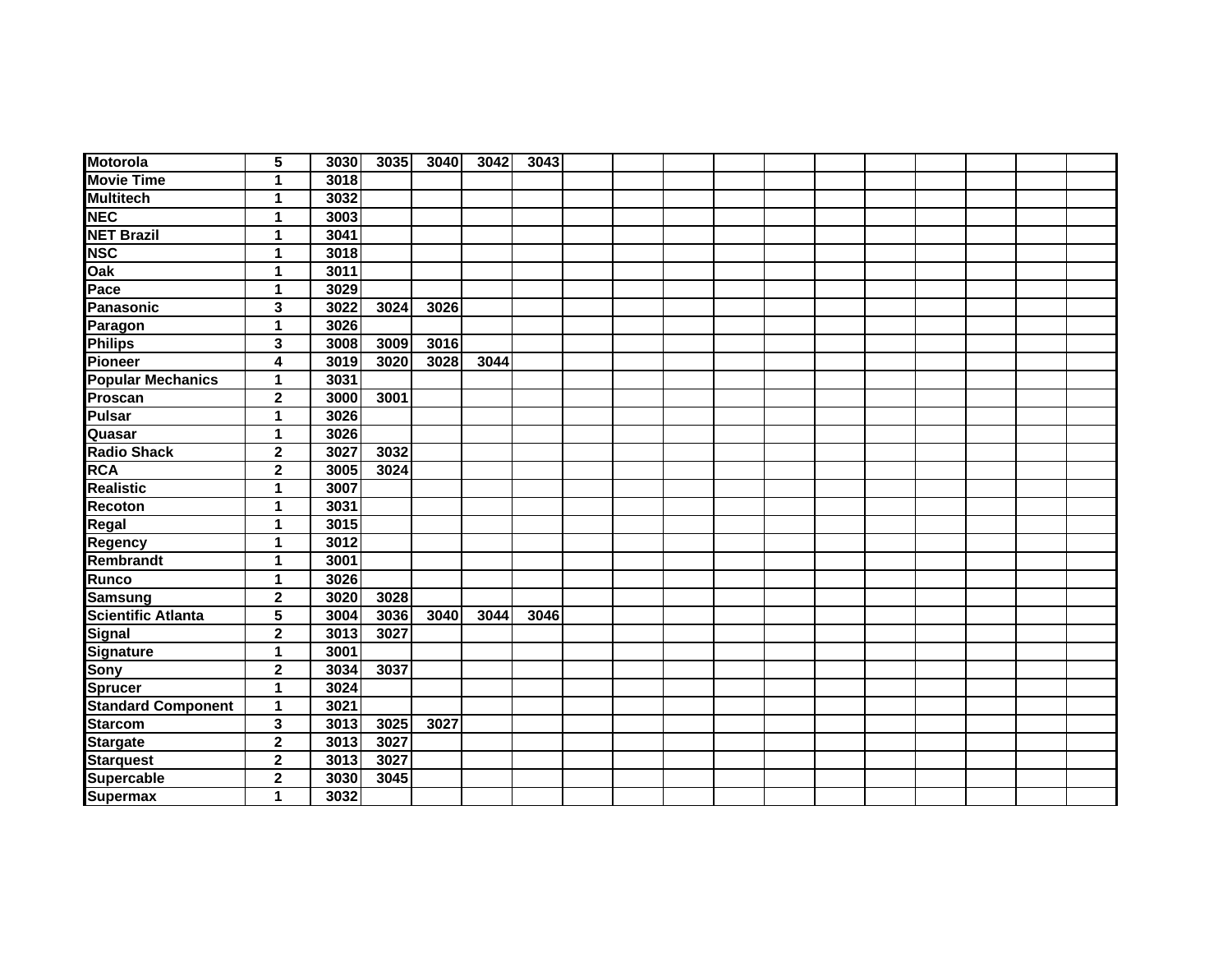| <b>TIME WARNER</b>                                                                                                                                           | $\mathbf 1$             | 3039 |        |      |  |  |  |  |  |  |  |
|--------------------------------------------------------------------------------------------------------------------------------------------------------------|-------------------------|------|--------|------|--|--|--|--|--|--|--|
| <b>Tocom</b>                                                                                                                                                 | $\mathbf{1}$            | 3002 |        |      |  |  |  |  |  |  |  |
| Tocom<br>Toshiba<br>Tristar<br>Tusa<br>TV86<br>Unika<br>Universal<br>Universal<br>V2<br>View Star<br>Viewmaster<br>Vision<br>Vortex View<br>Zenith<br>Zentak | $\mathbf 1$             | 3026 |        |      |  |  |  |  |  |  |  |
|                                                                                                                                                              | $\mathbf{1}$            | 3032 |        |      |  |  |  |  |  |  |  |
|                                                                                                                                                              | $\overline{2}$          | 3013 | 3027   |      |  |  |  |  |  |  |  |
|                                                                                                                                                              | 1                       | 3018 |        |      |  |  |  |  |  |  |  |
|                                                                                                                                                              | $\overline{2}$          | 3006 | 3007   |      |  |  |  |  |  |  |  |
|                                                                                                                                                              | $\overline{1}$          | 3025 |        |      |  |  |  |  |  |  |  |
|                                                                                                                                                              | $\overline{2}$          | 3006 | 3007   |      |  |  |  |  |  |  |  |
|                                                                                                                                                              | $\mathbf 1$             | 3032 |        |      |  |  |  |  |  |  |  |
|                                                                                                                                                              | $\overline{\mathbf{3}}$ | 3011 | $3016$ | 3018 |  |  |  |  |  |  |  |
|                                                                                                                                                              | $\overline{\mathbf{1}}$ | 3032 |        |      |  |  |  |  |  |  |  |
|                                                                                                                                                              | $\mathbf{1}$            | 3032 |        |      |  |  |  |  |  |  |  |
|                                                                                                                                                              | 1                       | 3032 |        |      |  |  |  |  |  |  |  |
|                                                                                                                                                              | $\overline{\mathbf{3}}$ | 3023 | 3026   | 3033 |  |  |  |  |  |  |  |
| Zentek                                                                                                                                                       | $\overline{1}$          | 3031 |        |      |  |  |  |  |  |  |  |
|                                                                                                                                                              |                         |      |        |      |  |  |  |  |  |  |  |
|                                                                                                                                                              |                         |      |        |      |  |  |  |  |  |  |  |
|                                                                                                                                                              |                         |      |        |      |  |  |  |  |  |  |  |
|                                                                                                                                                              |                         |      |        |      |  |  |  |  |  |  |  |
|                                                                                                                                                              |                         |      |        |      |  |  |  |  |  |  |  |
|                                                                                                                                                              |                         |      |        |      |  |  |  |  |  |  |  |
|                                                                                                                                                              |                         |      |        |      |  |  |  |  |  |  |  |
|                                                                                                                                                              |                         |      |        |      |  |  |  |  |  |  |  |
|                                                                                                                                                              |                         |      |        |      |  |  |  |  |  |  |  |
|                                                                                                                                                              |                         |      |        |      |  |  |  |  |  |  |  |
|                                                                                                                                                              |                         |      |        |      |  |  |  |  |  |  |  |
|                                                                                                                                                              |                         |      |        |      |  |  |  |  |  |  |  |
|                                                                                                                                                              |                         |      |        |      |  |  |  |  |  |  |  |
|                                                                                                                                                              |                         |      |        |      |  |  |  |  |  |  |  |
|                                                                                                                                                              |                         |      |        |      |  |  |  |  |  |  |  |
|                                                                                                                                                              |                         |      |        |      |  |  |  |  |  |  |  |
|                                                                                                                                                              |                         |      |        |      |  |  |  |  |  |  |  |
|                                                                                                                                                              |                         |      |        |      |  |  |  |  |  |  |  |
|                                                                                                                                                              |                         |      |        |      |  |  |  |  |  |  |  |
|                                                                                                                                                              |                         |      |        |      |  |  |  |  |  |  |  |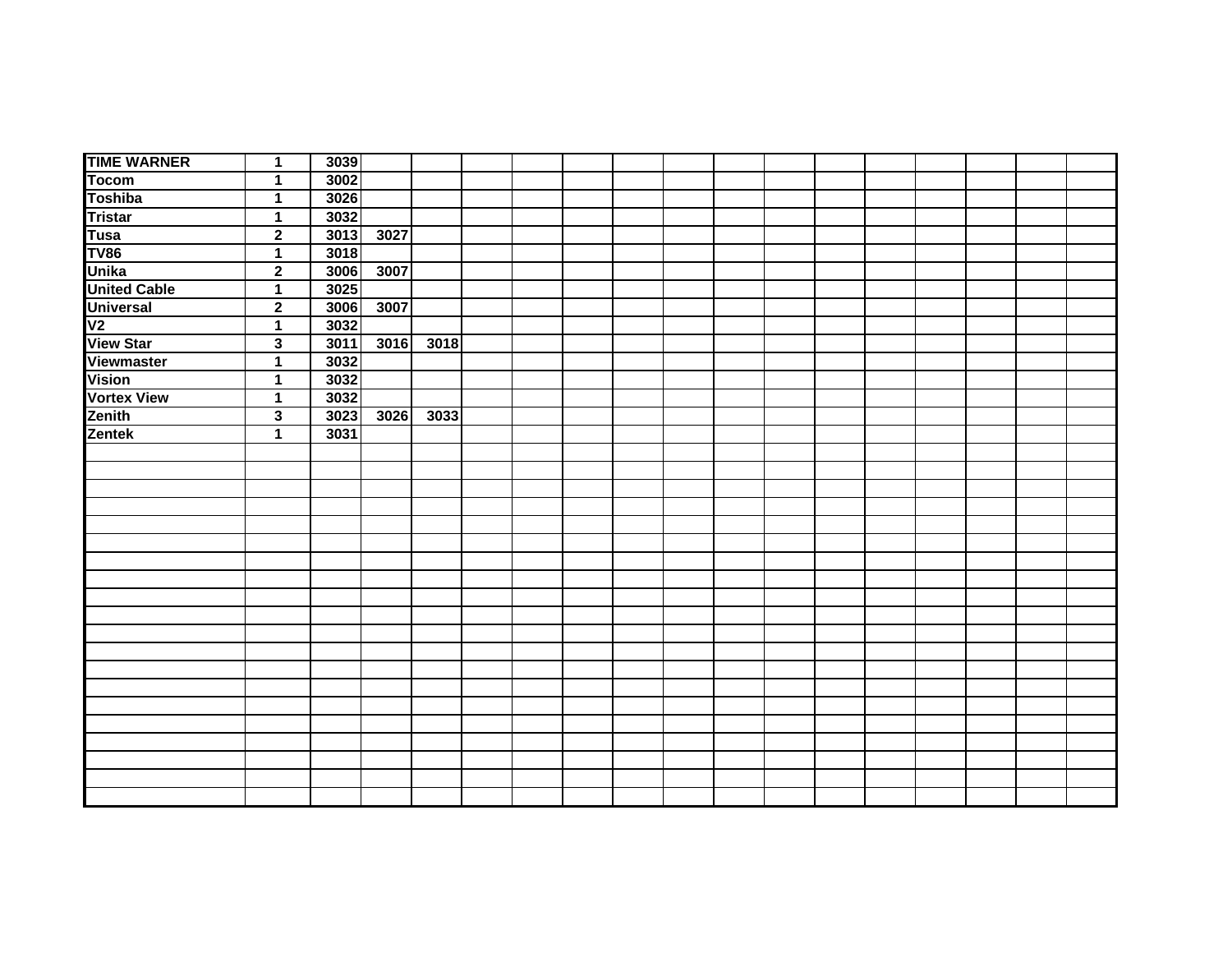|                           |                         |              |      |      |      |      | <b>Satellite Boxes</b> |      |      |      |      |      |      |      |      |      |
|---------------------------|-------------------------|--------------|------|------|------|------|------------------------|------|------|------|------|------|------|------|------|------|
| <b>Brands</b>             | <b>Count</b>            | <b>Codes</b> |      |      |      |      |                        |      |      |      |      |      |      |      |      |      |
| <b>Alphastar</b>          | 1                       | 4031         |      |      |      |      |                        |      |      |      |      |      |      |      |      |      |
| <b>Chaparral</b>          | $\mathbf 2$             | 4018         | 4019 |      |      |      |                        |      |      |      |      |      |      |      |      |      |
| $\overline{\text{CG}}$    | 3                       | 4108         | 4109 | 4110 |      |      |                        |      |      |      |      |      |      |      |      |      |
| <b>DIRECTV</b>            |                         | 4016         | 4017 | 4037 | 4038 | 4039 | 4040                   | 4041 | 4043 | 4044 | 4045 | 4048 | 4049 | 4051 | 4055 | 4056 |
|                           | 37                      | 4057         | 4059 | 4060 | 4062 | 4063 | 4064                   | 4068 | 4069 | 4070 | 4071 | 4073 | 4075 | 4077 | 4078 | 4084 |
|                           |                         | 4086         | 4088 | 4091 | 4092 | 4098 | 4102                   | 4105 |      |      |      |      |      |      |      |      |
| <b>Dish Network</b>       | 25                      | 4000         | 4001 | 4002 | 4003 | 4004 | 4005                   | 4006 | 4007 | 4008 | 4009 | 4010 | 4011 | 4012 | 4013 | 4014 |
|                           |                         | 4015         | 4030 | 4035 | 4047 | 4050 | 4054                   | 4085 | 4087 | 4089 | 4096 |      |      |      |      |      |
| <b>Dishpro</b>            | 5                       | 4047         | 4050 | 4054 | 4087 | 4089 |                        |      |      |      |      |      |      |      |      |      |
| <b>Drake</b>              | 1                       | 4020         |      |      |      |      |                        |      |      |      |      |      |      |      |      |      |
| <b>Echostar</b>           | 11                      | 4030         | 4035 | 4047 | 4050 | 4054 | 4061                   | 4085 | 4087 | 4089 | 4096 | 4103 |      |      |      |      |
| <b>Expressvu</b>          | 4                       | 4047         | 4050 | 4061 | 4089 |      |                        |      |      |      |      |      |      |      |      |      |
| <b>GE</b>                 | 1                       | 4102         |      |      |      |      |                        |      |      |      |      |      |      |      |      |      |
| <b>General Instrument</b> | 4                       | 4021         | 4022 | 4023 | 4042 |      |                        |      |      |      |      |      |      |      |      |      |
| GOI                       | $\mathbf 2$             | 4047         | 4050 |      |      |      |                        |      |      |      |      |      |      |      |      |      |
| Hisense                   | 1                       | 4046         |      |      |      |      |                        |      |      |      |      |      |      |      |      |      |
| <b>Hitachi</b>            | $\overline{\mathbf{2}}$ | 4033         | 4051 |      |      |      |                        |      |      |      |      |      |      |      |      |      |
| <b>HTS</b>                | $\overline{\mathbf{2}}$ | 4047         | 4050 |      |      |      |                        |      |      |      |      |      |      |      |      |      |
| <b>Hughes</b>             | $\overline{11}$         | 4016         | 4029 | 4043 | 4049 | 4062 | 4064                   | 4078 | 4084 | 4093 | 4105 | 4106 |      |      |      |      |
| <b>Humax</b>              | 1                       | 4083         |      |      |      |      |                        |      |      |      |      |      |      |      |      |      |
| llo                       | $\mathbf 1$             | 4046         |      |      |      |      |                        |      |      |      |      |      |      |      |      |      |
| Jerrold                   | $\mathbf 1$             | 4042         |      |      |      |      |                        |      |      |      |      |      |      |      |      |      |
| <b>JVC</b>                | $\overline{\mathbf{5}}$ | 4032         | 4047 | 4050 | 4085 | 4103 |                        |      |      |      |      |      |      |      |      |      |
| $\overline{\text{LG}}$    | $\overline{\mathbf{2}}$ | 4045         | 4080 |      |      |      |                        |      |      |      |      |      |      |      |      |      |
| <b>Magnavox</b>           | 1                       | 4041         |      |      |      |      |                        |      |      |      |      |      |      |      |      |      |
| <b>Memorex</b>            | 1                       | 4041         |      |      |      |      |                        |      |      |      |      |      |      |      |      |      |
| <b>Mitsubishi</b>         | $\overline{\mathbf{2}}$ | 4049         | 4064 |      |      |      |                        |      |      |      |      |      |      |      |      |      |
| <b>Motorola</b>           | 3                       | 4042         | 4053 | 4090 |      |      |                        |      |      |      |      |      |      |      |      |      |
| <b>Next Level</b>         | $\mathbf{1}$            | 4042         |      |      |      |      |                        |      |      |      |      |      |      |      |      |      |
| Olevia                    | $\mathbf 1$             | 4107         |      |      |      |      |                        |      |      |      |      |      |      |      |      |      |
| <b>Panasonic</b>          | 3                       | 4027         | 4048 | 4077 |      |      |                        |      |      |      |      |      |      |      |      |      |
| <b>Pansat</b>             | 1                       | 4081         |      |      |      |      |                        |      |      |      |      |      |      |      |      |      |
| <b>Paysat</b>             | 1                       | 4041         |      |      |      |      |                        |      |      |      |      |      |      |      |      |      |
| <b>Philips</b>            | 13                      | 4034         | 4037 | 4038 | 4041 | 4043 | 4049                   | 4051 | 4078 | 4084 | 4093 | 4098 | 4105 | 4106 |      |      |
| Pioneer                   | $\mathbf 2$             | 4079         | 4105 |      |      |      |                        |      |      |      |      |      |      |      |      |      |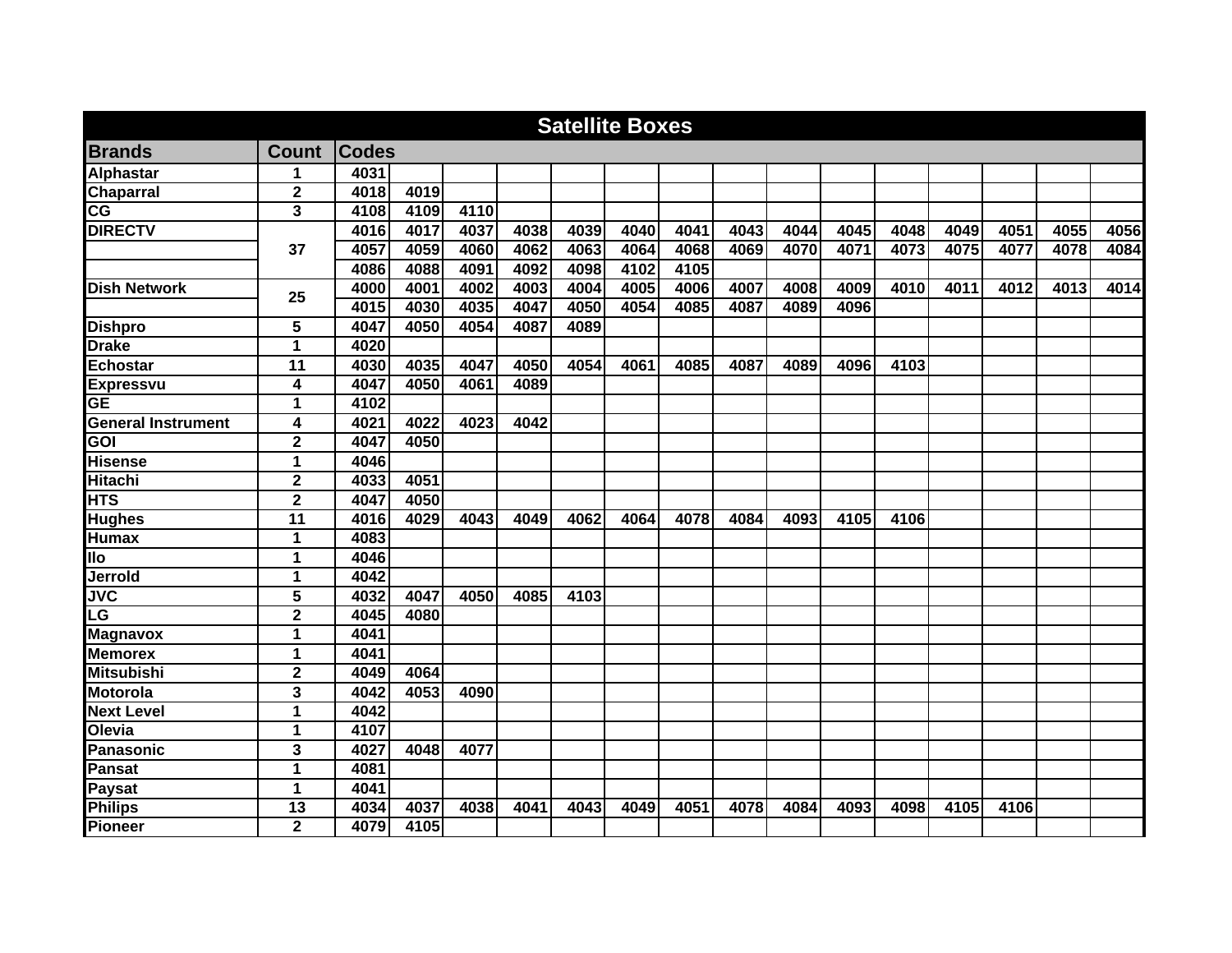| <b>Primestar</b>                         | $\mathbf 1$     | 4028 |                    |      |      |      |      |      |      |      |      |      |      |      |      |      |
|------------------------------------------|-----------------|------|--------------------|------|------|------|------|------|------|------|------|------|------|------|------|------|
| Proscan                                  | $\mathbf{3}$    | 4073 | 4088               | 4102 |      |      |      |      |      |      |      |      |      |      |      |      |
| <b>Proton</b>                            | 1               | 4046 |                    |      |      |      |      |      |      |      |      |      |      |      |      |      |
|                                          | $\mathbf 1$     | 4042 |                    |      |      |      |      |      |      |      |      |      |      |      |      |      |
| <b>Radio Shack</b><br>RCA                | 16              | 4017 | 4044               | 4052 | 4064 | 4065 | 4066 | 4068 | 4069 | 4071 | 4072 | 4086 | 4093 | 4094 | 4100 | 4101 |
|                                          |                 | 4102 |                    |      |      |      |      |      |      |      |      |      |      |      |      |      |
| <b>Realistic</b>                         | 1               | 4024 |                    |      |      |      |      |      |      |      |      |      |      |      |      |      |
|                                          | $\overline{7}$  | 4039 | 4043               | 4055 | 4058 | 4076 | 4093 | 4105 |      |      |      |      |      |      |      |      |
|                                          | $\overline{12}$ | 4026 | 4040               | 4056 | 4063 | 4067 | 4070 | 4074 | 4075 | 4092 | 4095 | 4097 | 4104 |      |      |      |
| Samsung<br>Samsung<br>Star Choice<br>STS | $\mathbf 2$     | 4042 | 4090               |      |      |      |      |      |      |      |      |      |      |      |      |      |
|                                          | $\mathbf{1}$    | 4036 |                    |      |      |      |      |      |      |      |      |      |      |      |      |      |
| <b>Tivo</b>                              | $\mathbf 3$     | 4043 | 4093               | 4105 |      |      |      |      |      |      |      |      |      |      |      |      |
| <b>Toshiba</b>                           | $\mathbf 3$     | 4049 | 4051               | 4078 |      |      |      |      |      |      |      |      |      |      |      |      |
| <b>UltimateTV</b>                        | $\mathbf{2}$    | 4040 | 4044               |      |      |      |      |      |      |      |      |      |      |      |      |      |
| <b>Uniden</b>                            | $\mathbf{2}$    | 4025 | $\overline{404}$ 1 |      |      |      |      |      |      |      |      |      |      |      |      |      |
| <b>US Digital</b>                        | $\mathbf 1$     | 4046 |                    |      |      |      |      |      |      |      |      |      |      |      |      |      |
| <b>USDTV</b>                             | $\mathbf 1$     | 4046 |                    |      |      |      |      |      |      |      |      |      |      |      |      |      |
| Viewsat                                  | $\mathbf{1}$    | 4082 |                    |      |      |      |      |      |      |      |      |      |      |      |      |      |
| Voom                                     | $\mathbf 1$     | 4042 |                    |      |      |      |      |      |      |      |      |      |      |      |      |      |
| Zenith                                   | $\mathbf{2}$    | 4057 | 4099               |      |      |      |      |      |      |      |      |      |      |      |      |      |
|                                          |                 |      |                    |      |      |      |      |      |      |      |      |      |      |      |      |      |
|                                          |                 |      |                    |      |      |      |      |      |      |      |      |      |      |      |      |      |
|                                          |                 |      |                    |      |      |      |      |      |      |      |      |      |      |      |      |      |
|                                          |                 |      |                    |      |      |      |      |      |      |      |      |      |      |      |      |      |
|                                          |                 |      |                    |      |      |      |      |      |      |      |      |      |      |      |      |      |
|                                          |                 |      |                    |      |      |      |      |      |      |      |      |      |      |      |      |      |
|                                          |                 |      |                    |      |      |      |      |      |      |      |      |      |      |      |      |      |
|                                          |                 |      |                    |      |      |      |      |      |      |      |      |      |      |      |      |      |
|                                          |                 |      |                    |      |      |      |      |      |      |      |      |      |      |      |      |      |
|                                          |                 |      |                    |      |      |      |      |      |      |      |      |      |      |      |      |      |
|                                          |                 |      |                    |      |      |      |      |      |      |      |      |      |      |      |      |      |
|                                          |                 |      |                    |      |      |      |      |      |      |      |      |      |      |      |      |      |
|                                          |                 |      |                    |      |      |      |      |      |      |      |      |      |      |      |      |      |
|                                          |                 |      |                    |      |      |      |      |      |      |      |      |      |      |      |      |      |
|                                          |                 |      |                    |      |      |      |      |      |      |      |      |      |      |      |      |      |
|                                          |                 |      |                    |      |      |      |      |      |      |      |      |      |      |      |      |      |
|                                          |                 |      |                    |      |      |      |      |      |      |      |      |      |      |      |      |      |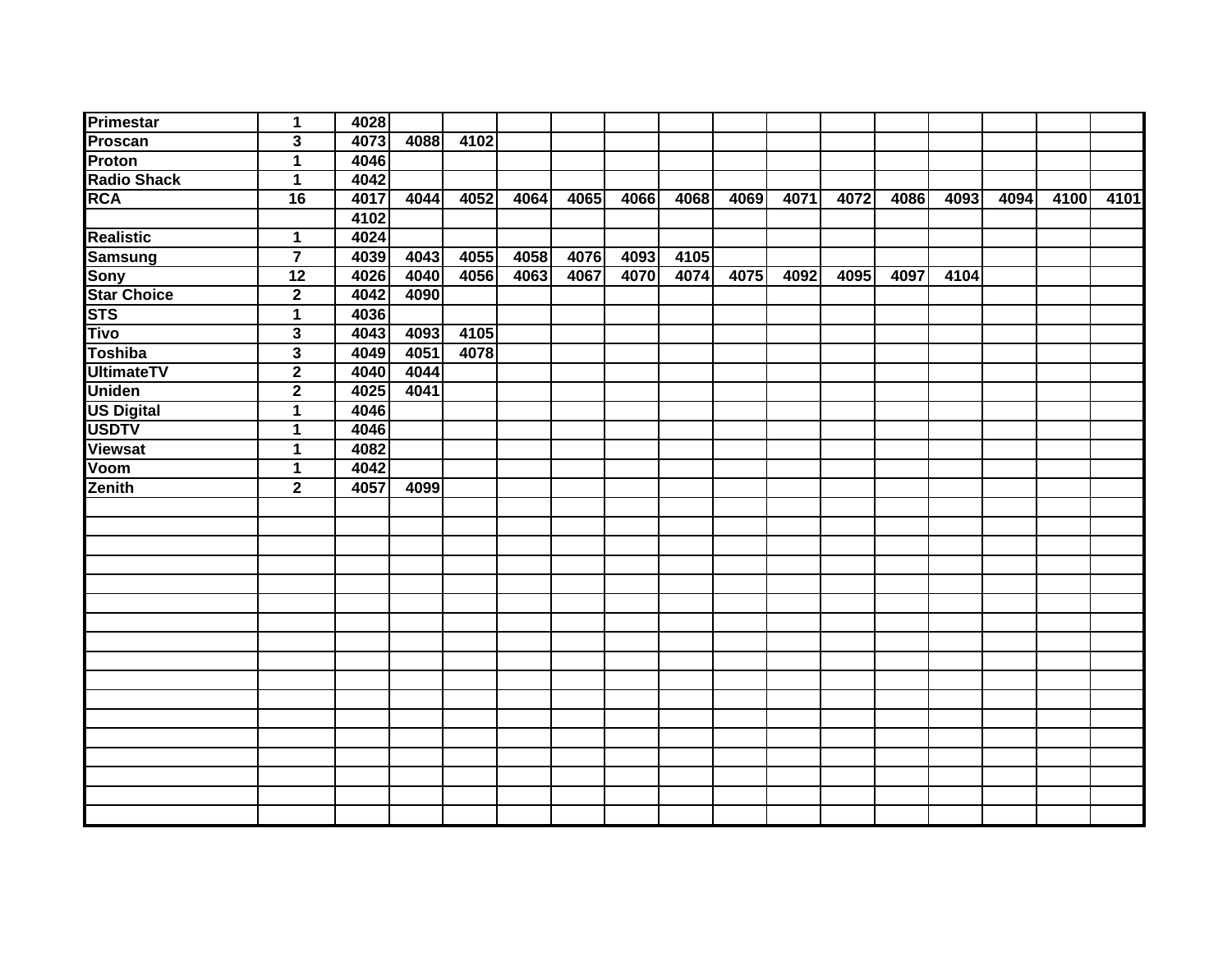|                              |                         |              |                  |      | <b>DVD Players</b> |      |      |  |  |  |  |
|------------------------------|-------------------------|--------------|------------------|------|--------------------|------|------|--|--|--|--|
| <b>Brands</b>                | <b>Count</b>            | <b>Codes</b> |                  |      |                    |      |      |  |  |  |  |
| <b>Advent</b>                | 1                       | 2008         |                  |      |                    |      |      |  |  |  |  |
| <b>Akai</b>                  | 1                       | 2001         |                  |      |                    |      |      |  |  |  |  |
| <b>Alco</b>                  | 1                       | 2006         |                  |      |                    |      |      |  |  |  |  |
| <b>Amphion MediaWorks</b>    | 1                       | 2012         |                  |      |                    |      |      |  |  |  |  |
| <b>AMW</b>                   | 1                       | 2012         |                  |      |                    |      |      |  |  |  |  |
| <b>Apex</b>                  | $\overline{6}$          | 2022         | 2024             | 2028 | 2056               | 2062 | 2086 |  |  |  |  |
| <b>Apple</b>                 | 1                       | 2074         |                  |      |                    |      |      |  |  |  |  |
| <b>Aspire</b>                | 1                       | 2011         |                  |      |                    |      |      |  |  |  |  |
| <b>Audiovox</b>              | 1                       | 2006         |                  |      |                    |      |      |  |  |  |  |
| <b>Blaupunkt</b>             | $\overline{\mathbf{2}}$ | 2024         | $\frac{1}{2052}$ |      |                    |      |      |  |  |  |  |
| <b>Blue Parade</b>           | 1                       | 2020         |                  |      |                    |      |      |  |  |  |  |
| <b>BOSE</b>                  | 1                       | 2077         |                  |      |                    |      |      |  |  |  |  |
| <b>Broksonic</b>             | $\mathbf 2$             | 2001         | 2073             |      |                    |      |      |  |  |  |  |
| <b>California Audio Labs</b> | $\mathbf{1}$            | 2003         |                  |      |                    |      |      |  |  |  |  |
| Coby                         | 3                       | 2009         | 2010             | 2083 |                    |      |      |  |  |  |  |
| <b>CyberHome</b>             | 1                       | 2026         |                  |      |                    |      |      |  |  |  |  |
| <b>Daewoo</b>                | 1                       | 2047         |                  |      |                    |      |      |  |  |  |  |
| Denon                        | 1                       | 2003         |                  |      |                    |      |      |  |  |  |  |
| <b>Disney</b>                | 1                       | 2023         |                  |      |                    |      |      |  |  |  |  |
| <b>Durabrand</b>             | 1                       | 2025         |                  |      |                    |      |      |  |  |  |  |
| <b>DVD2000</b>               | 1                       | 2017         |                  |      |                    |      |      |  |  |  |  |
| <b>Emerson</b>               | 3                       | 2002         | 2023             | 2064 |                    |      |      |  |  |  |  |
| <b>Funai</b>                 | $\overline{2}$          | 2023         | 2064             |      |                    |      |      |  |  |  |  |
| <b>Gateway</b>               | 1                       | 2055         |                  |      |                    |      |      |  |  |  |  |
| <b>GE</b>                    | $\overline{\mathbf{2}}$ | 2018         | 2024             |      |                    |      |      |  |  |  |  |
| <b>Go Video</b>              | 4                       | 2055         | 2063             | 2070 | 2072               |      |      |  |  |  |  |
| Gradiente                    | 1                       | 2003         |                  |      |                    |      |      |  |  |  |  |
| Greenhill                    | 1                       | 2024         |                  |      |                    |      |      |  |  |  |  |
| Grundig                      | 1                       | 2019         |                  |      |                    |      |      |  |  |  |  |
| <b>Hitachi</b>               | 1                       | 2035         |                  |      |                    |      |      |  |  |  |  |
| <b>Hiteker</b>               | 1                       | 2022         |                  |      |                    |      |      |  |  |  |  |
| <b>Initial</b>               | 1                       | 2024         |                  |      |                    |      |      |  |  |  |  |
| Integra                      | $\overline{\mathbf{2}}$ | 2004         | 2020             |      |                    |      |      |  |  |  |  |
| <b>JBL</b>                   | 1                       | 2085         |                  |      |                    |      |      |  |  |  |  |
| Jensen                       | 1                       | 2010         |                  |      |                    |      |      |  |  |  |  |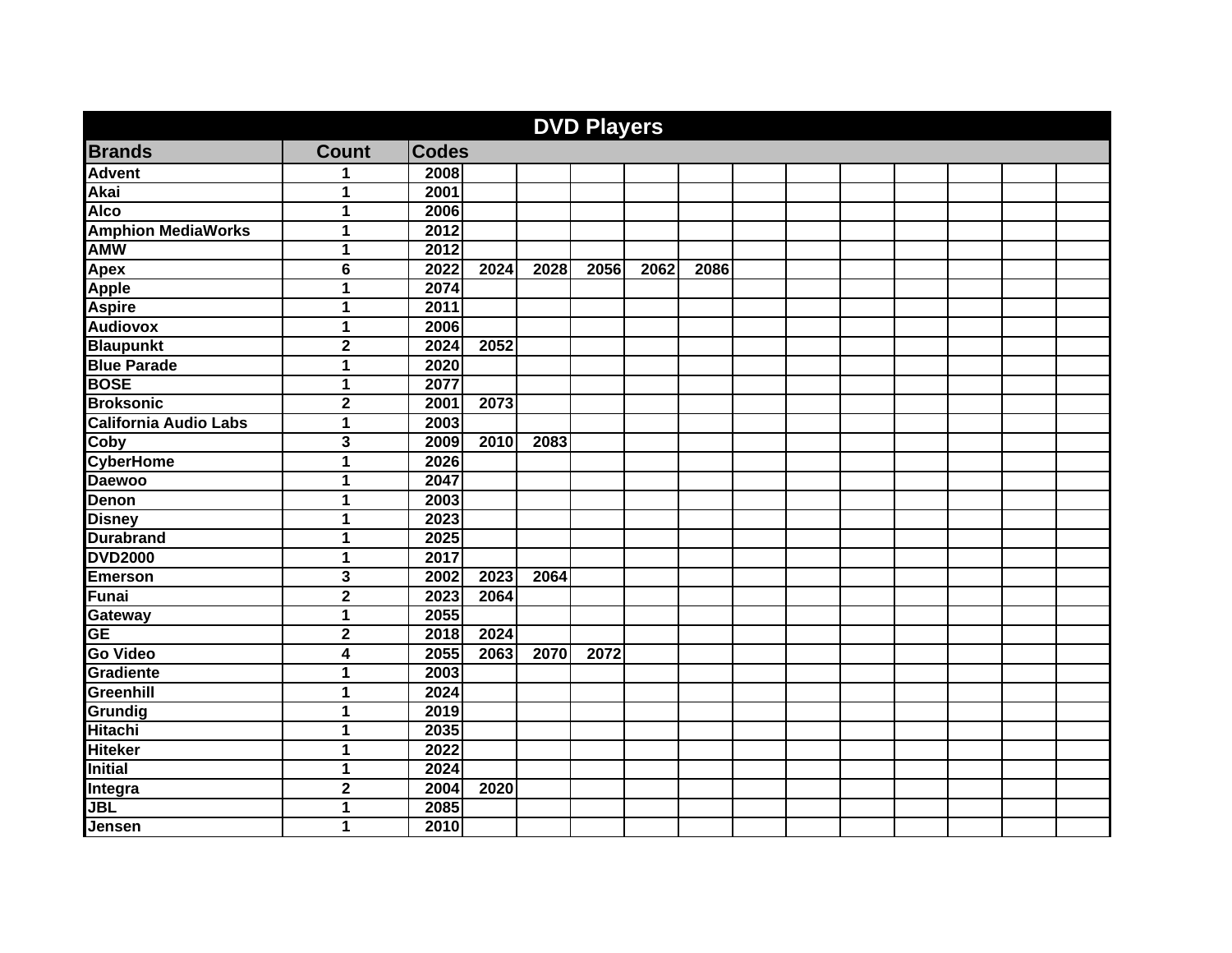| <b>JVC</b>             | $\overline{7}$          | 2021 | 2039 | 2061              | 2071 | 2087 | 2088 | 2089 |      |      |  |  |
|------------------------|-------------------------|------|------|-------------------|------|------|------|------|------|------|--|--|
| Kawasaki               | 1                       | 2006 |      |                   |      |      |      |      |      |      |  |  |
| Kenwood                | $\mathbf{1}$            | 2003 |      |                   |      |      |      |      |      |      |  |  |
| <b>KLH</b>             | 3                       | 2006 | 2024 | $\overline{2048}$ |      |      |      |      |      |      |  |  |
| <b>Konka</b>           | $\mathbf{1}$            | 2000 |      |                   |      |      |      |      |      |      |  |  |
| <b>Koss</b>            | 3                       | 2005 | 2014 | 2082              |      |      |      |      |      |      |  |  |
| Lenoxx                 | $\overline{\mathbf{2}}$ | 2013 | 2025 |                   |      |      |      |      |      |      |  |  |
| <b>I</b> CG            | $\mathbf{1}$            | 2060 |      |                   |      |      |      |      |      |      |  |  |
| <b>Liquid Video</b>    | $\mathbf{1}$            | 2014 |      |                   |      |      |      |      |      |      |  |  |
| Liteon                 | $\mathbf{1}$            | 2055 |      |                   |      |      |      |      |      |      |  |  |
| <b>Magnavox</b>        | 5                       | 2002 | 2016 | 2019              | 2023 | 2050 |      |      |      |      |  |  |
| <b>Marantz</b>         | $\mathbf{1}$            | 2019 |      |                   |      |      |      |      |      |      |  |  |
| <b>Memorex</b>         | $\overline{\mathbf{2}}$ | 2001 | 2054 |                   |      |      |      |      |      |      |  |  |
| <b>Microsoft</b>       | $\mathbf{1}$            | 2018 |      |                   |      |      |      |      |      |      |  |  |
| <b>Mintek</b>          | $\mathbf 1$             | 2024 |      |                   |      |      |      |      |      |      |  |  |
| <b>Mitsubishi</b>      | $\mathbf 2$             | 2017 | 2046 |                   |      |      |      |      |      |      |  |  |
| <b>Nesa</b>            | 1                       | 2024 |      |                   |      |      |      |      |      |      |  |  |
| <b>Norcent</b>         | 1                       | 2009 |      |                   |      |      |      |      |      |      |  |  |
| Onkyo                  | $\overline{\mathbf{2}}$ | 2004 | 2016 |                   |      |      |      |      |      |      |  |  |
| <b>Oritron</b>         | $\overline{\mathbf{2}}$ | 2005 | 2014 |                   |      |      |      |      |      |      |  |  |
| <b>Panasonic</b>       | 9                       | 2003 | 2016 | 2031              | 2032 | 2042 | 2043 | 2057 | 2078 | 2079 |  |  |
| <b>Philips</b>         | $\overline{7}$          | 2016 | 2019 | 2023              | 2050 | 2058 | 2064 | 2084 |      |      |  |  |
| <b>Pioneer</b>         | 3                       | 2020 | 2041 | 2076              |      |      |      |      |      |      |  |  |
| Polaroid               | $\mathbf{1}$            | 2062 |      |                   |      |      |      |      |      |      |  |  |
| <b>Polk Audio</b>      | $\mathbf{1}$            | 2019 |      |                   |      |      |      |      |      |      |  |  |
| <b>Presidian</b>       | $\overline{\mathbf{2}}$ | 2023 | 2064 |                   |      |      |      |      |      |      |  |  |
| Proceed                | $\mathbf{1}$            | 2022 |      |                   |      |      |      |      |      |      |  |  |
| Proscan                | $\overline{\mathbf{2}}$ | 2018 | 2053 |                   |      |      |      |      |      |      |  |  |
| Qwestar                | $\overline{1}$          | 2005 |      |                   |      |      |      |      |      |      |  |  |
| <b>RCA</b>             | 8                       | 2006 | 2018 | 2020              | 2024 | 2033 | 2044 | 2069 | 2081 |      |  |  |
| <b>Regent</b>          | $\overline{1}$          | 2013 |      |                   |      |      |      |      |      |      |  |  |
| Rotel                  | $\mathbf{1}$            | 2021 |      |                   |      |      |      |      |      |      |  |  |
| Rowa                   | $\mathbf{1}$            | 2007 |      |                   |      |      |      |      |      |      |  |  |
| <b>Samsung</b>         | 6                       | 2003 | 2035 | 2036              | 2063 | 2068 | 2080 |      |      |      |  |  |
| <b>Sansui</b>          | $\mathbf{1}$            | 2001 |      |                   |      |      |      |      |      |      |  |  |
| <b>Sanyo</b>           | $\mathbf{1}$            | 2001 |      |                   |      |      |      |      |      |      |  |  |
| <b>Sensory Science</b> | $\mathbf{1}$            | 2055 |      |                   |      |      |      |      |      |      |  |  |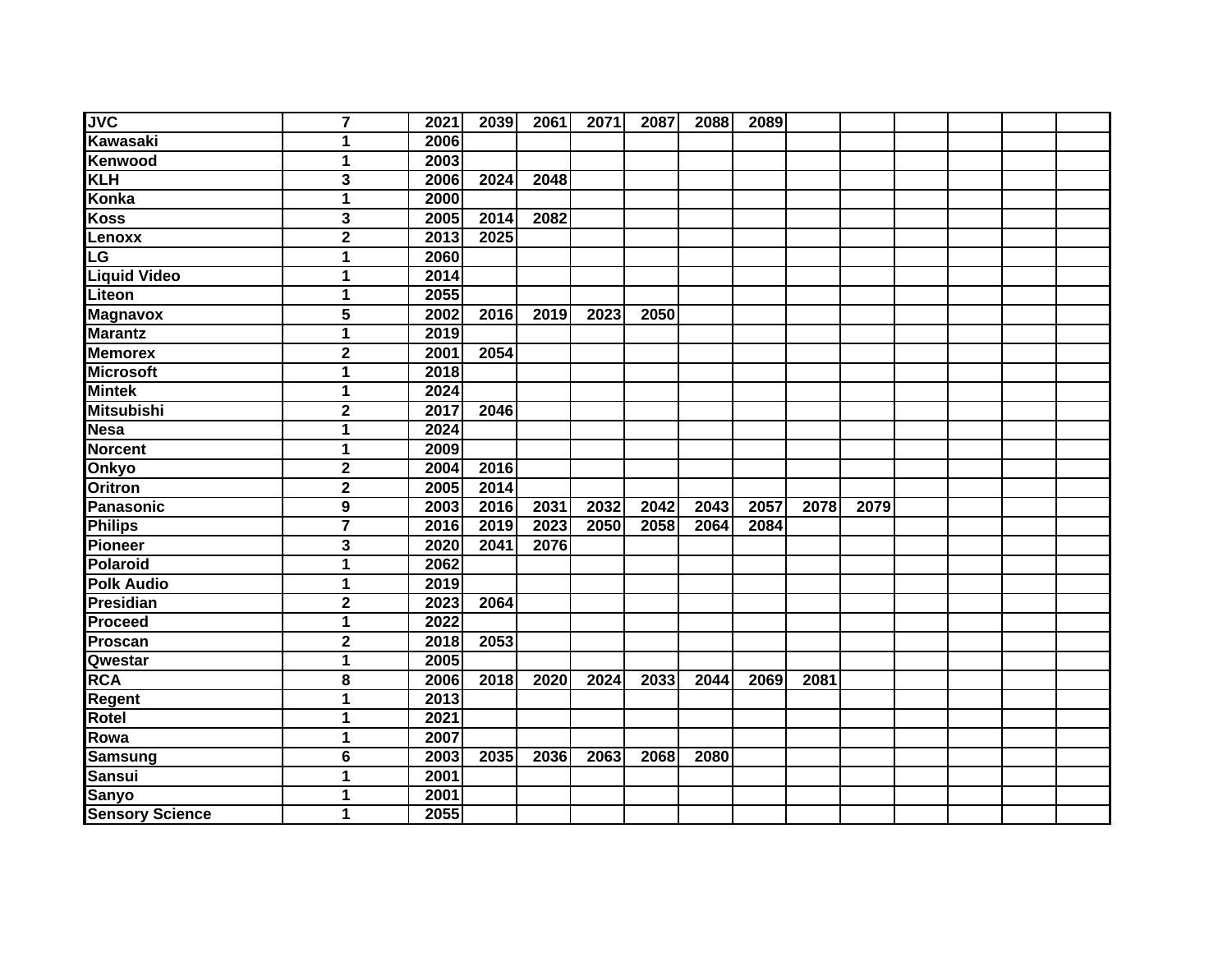|                                                                            | $\mathbf 2$             | 2023 | 2045 |      |      |      |  |                |      |      |      |  |
|----------------------------------------------------------------------------|-------------------------|------|------|------|------|------|--|----------------|------|------|------|--|
|                                                                            | $\overline{1}$          | 2015 |      |      |      |      |  |                |      |      |      |  |
|                                                                            | $\overline{11}$         | 2015 | 2029 | 2030 | 2034 | 2037 |  | 2038 2040 2059 | 2065 | 2067 | 2075 |  |
| Sharp<br>Shinsonic<br>Sony<br>Superscan<br>Sylvania<br>Symphonic<br>Teac   | $\overline{1}$          | 2002 |      |      |      |      |  |                |      |      |      |  |
|                                                                            | $\overline{\mathbf{4}}$ | 2002 | 2023 | 2049 | 2064 |      |  |                |      |      |      |  |
|                                                                            | $\overline{\mathbf{2}}$ | 2023 | 2064 |      |      |      |  |                |      |      |      |  |
|                                                                            | $\overline{1}$          | 2006 |      |      |      |      |  |                |      |      |      |  |
| <b>Technics</b>                                                            | $\overline{1}$          | 2003 |      |      |      |      |  |                |      |      |      |  |
|                                                                            | $\mathbf{1}$            | 2020 |      |      |      |      |  |                |      |      |      |  |
|                                                                            | $\overline{\mathbf{4}}$ | 2001 | 2016 | 2027 | 2066 |      |  |                |      |      |      |  |
|                                                                            | 1                       | 2016 |      |      |      |      |  |                |      |      |      |  |
|                                                                            | $\mathbf{1}$            | 2006 |      |      |      |      |  |                |      |      |      |  |
| Technics<br>Theta Digital<br>Toshiba<br>Urban Concepts<br>Venturer<br>Xbox | $\mathbf{1}$            | 2018 |      |      |      |      |  |                |      |      |      |  |
| Yamaha                                                                     | $\overline{2}$          | 2003 | 2019 |      |      |      |  |                |      |      |      |  |
| Zenith                                                                     | $\overline{2}$          | 2016 | 2051 |      |      |      |  |                |      |      |      |  |
|                                                                            |                         |      |      |      |      |      |  |                |      |      |      |  |
|                                                                            |                         |      |      |      |      |      |  |                |      |      |      |  |
|                                                                            |                         |      |      |      |      |      |  |                |      |      |      |  |
|                                                                            |                         |      |      |      |      |      |  |                |      |      |      |  |
|                                                                            |                         |      |      |      |      |      |  |                |      |      |      |  |
|                                                                            |                         |      |      |      |      |      |  |                |      |      |      |  |
|                                                                            |                         |      |      |      |      |      |  |                |      |      |      |  |
|                                                                            |                         |      |      |      |      |      |  |                |      |      |      |  |
|                                                                            |                         |      |      |      |      |      |  |                |      |      |      |  |
|                                                                            |                         |      |      |      |      |      |  |                |      |      |      |  |
|                                                                            |                         |      |      |      |      |      |  |                |      |      |      |  |
|                                                                            |                         |      |      |      |      |      |  |                |      |      |      |  |
|                                                                            |                         |      |      |      |      |      |  |                |      |      |      |  |
|                                                                            |                         |      |      |      |      |      |  |                |      |      |      |  |
|                                                                            |                         |      |      |      |      |      |  |                |      |      |      |  |
|                                                                            |                         |      |      |      |      |      |  |                |      |      |      |  |
|                                                                            |                         |      |      |      |      |      |  |                |      |      |      |  |
|                                                                            |                         |      |      |      |      |      |  |                |      |      |      |  |
|                                                                            |                         |      |      |      |      |      |  |                |      |      |      |  |
|                                                                            |                         |      |      |      |      |      |  |                |      |      |      |  |
|                                                                            |                         |      |      |      |      |      |  |                |      |      |      |  |
|                                                                            |                         |      |      |      |      |      |  |                |      |      |      |  |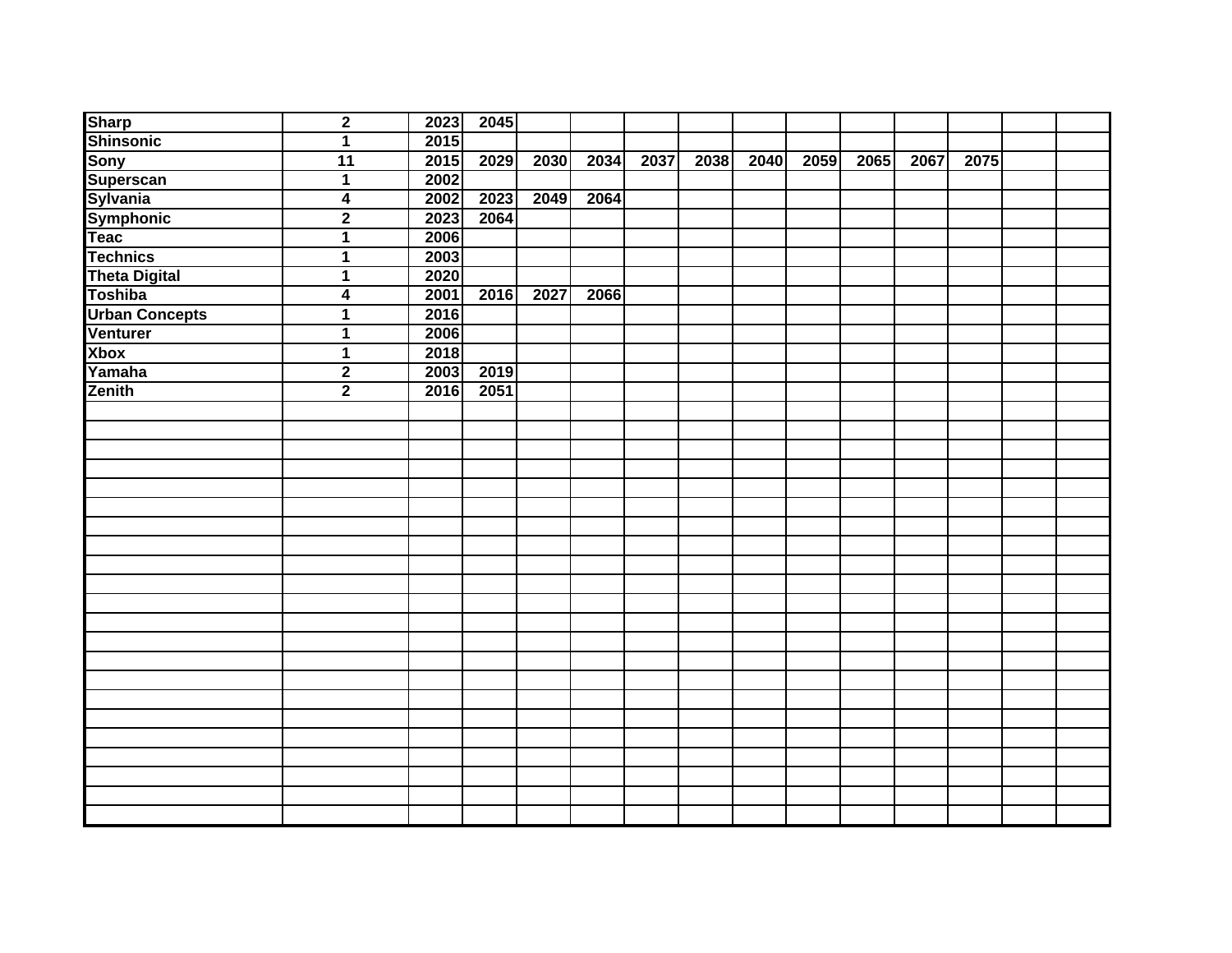|                  |                         |                          |      | <b>DVD / VCR Combo</b> |  |  |  |  |  |
|------------------|-------------------------|--------------------------|------|------------------------|--|--|--|--|--|
| <b>Brands</b>    | <b>Count</b>            | <b>DVD Code VCR Code</b> |      |                        |  |  |  |  |  |
| <b>Apex</b>      | $\mathbf{2}$            | 2062                     | 1033 |                        |  |  |  |  |  |
|                  |                         | 2001                     | 1032 |                        |  |  |  |  |  |
| <b>Broksonic</b> | 4                       | 2073                     | 1044 |                        |  |  |  |  |  |
| <b>Emerson</b>   | $\mathbf{2}$            | 2064                     | 1035 |                        |  |  |  |  |  |
| Funai            | $\overline{2}$          | 2064                     | 1035 |                        |  |  |  |  |  |
|                  |                         | 2063                     | 1034 |                        |  |  |  |  |  |
| <b>Go Video</b>  | 6                       | 2070                     | 1041 |                        |  |  |  |  |  |
|                  |                         | 2072                     | 1043 |                        |  |  |  |  |  |
|                  |                         | 2061                     | 1031 |                        |  |  |  |  |  |
|                  |                         | 2071                     | 1042 |                        |  |  |  |  |  |
| <b>JVC</b>       | 10                      | 2087                     | 1046 |                        |  |  |  |  |  |
|                  |                         | 2088                     | 1047 |                        |  |  |  |  |  |
|                  |                         | 2089                     | 1048 |                        |  |  |  |  |  |
| LG               | $\mathbf 2$             | 2060                     | 1030 |                        |  |  |  |  |  |
| <b>Memorex</b>   | $\overline{\mathbf{2}}$ | 2001                     | 1032 |                        |  |  |  |  |  |
| <b>Philips</b>   | $\overline{2}$          | 2064                     | 1035 |                        |  |  |  |  |  |
| <b>Polaroid</b>  | $\overline{2}$          | 2062                     | 1033 |                        |  |  |  |  |  |
| <b>Presidian</b> | $\overline{2}$          | 2064                     | 1035 |                        |  |  |  |  |  |
| <b>RCA</b>       | $\overline{2}$          | 2069                     | 1040 |                        |  |  |  |  |  |
| <b>Samsung</b>   | 4                       | 2063                     | 1034 |                        |  |  |  |  |  |
|                  |                         | 2068                     | 1039 |                        |  |  |  |  |  |
| <b>Sansui</b>    | $\mathbf 2$             | 2001                     | 1032 |                        |  |  |  |  |  |
| Sony             | 4                       | 2065                     | 1036 |                        |  |  |  |  |  |
|                  |                         | 2067                     | 1038 |                        |  |  |  |  |  |
| <b>Sylvania</b>  | $\mathbf 2$             | 2064                     | 1035 |                        |  |  |  |  |  |
| Symphonic        | $\overline{2}$          | 2064                     | 1035 |                        |  |  |  |  |  |
| <b>Toshiba</b>   | $\overline{2}$          | 2066                     | 1037 |                        |  |  |  |  |  |
|                  |                         |                          |      |                        |  |  |  |  |  |
|                  |                         |                          |      |                        |  |  |  |  |  |
|                  |                         |                          |      |                        |  |  |  |  |  |
|                  |                         |                          |      |                        |  |  |  |  |  |
|                  |                         |                          |      |                        |  |  |  |  |  |
|                  |                         |                          |      |                        |  |  |  |  |  |
|                  |                         |                          |      |                        |  |  |  |  |  |
|                  |                         |                          |      |                        |  |  |  |  |  |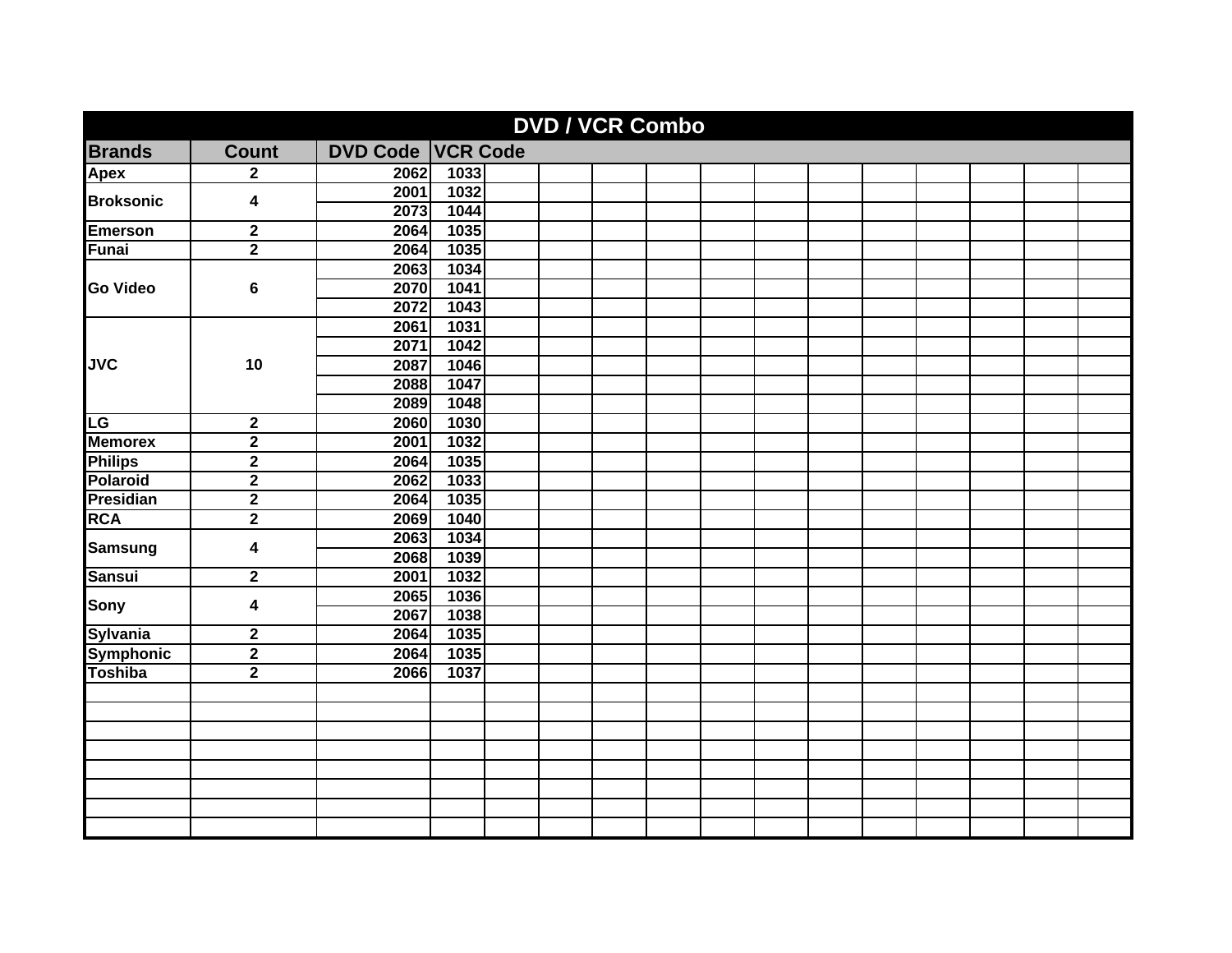|                                                                              |                         |              |      |      |      | <b>DVR Codes</b> |      |      |      |      |  |  |  |
|------------------------------------------------------------------------------|-------------------------|--------------|------|------|------|------------------|------|------|------|------|--|--|--|
| <b>Brands</b>                                                                | <b>Count</b>            | <b>Codes</b> |      |      |      |                  |      |      |      |      |  |  |  |
| <b>ABS</b>                                                                   | 1                       | 1065         |      |      |      |                  |      |      |      |      |  |  |  |
| <b>Alienware</b>                                                             | 1                       | 1065         |      |      |      |                  |      |      |      |      |  |  |  |
| <b>CyberPower</b>                                                            | 1                       | 1065         |      |      |      |                  |      |      |      |      |  |  |  |
|                                                                              | 1                       | 1065         |      |      |      |                  |      |      |      |      |  |  |  |
| Cyperpower<br>Dell                                                           | 1                       | 1065         |      |      |      |                  |      |      |      |      |  |  |  |
| <b>DIRECTV</b>                                                               | $\overline{\mathbf{9}}$ | 1049         | 1050 | 1051 | 1052 | 1053             | 1059 | 1064 | 1066 | 1068 |  |  |  |
| <b>Dish Network</b>                                                          | $\overline{\mathbf{2}}$ | 1062         | 1063 |      |      |                  |      |      |      |      |  |  |  |
| <b>Dishpro</b>                                                               | 1                       | 1062         |      |      |      |                  |      |      |      |      |  |  |  |
| <b>Echostar</b>                                                              | 2                       | 1062         | 1063 |      |      |                  |      |      |      |      |  |  |  |
| <b>Expressvu</b>                                                             | 1                       | 1062         |      |      |      |                  |      |      |      |      |  |  |  |
|                                                                              | 1                       | 1065         |      |      |      |                  |      |      |      |      |  |  |  |
| Gateway<br>GOI                                                               | 1                       | 1062         |      |      |      |                  |      |      |      |      |  |  |  |
| <b>Hewlett Packard</b>                                                       | 1                       | 1065         |      |      |      |                  |      |      |      |      |  |  |  |
| <b>Howard Computers</b><br>HP                                                | 1                       | 1065         |      |      |      |                  |      |      |      |      |  |  |  |
|                                                                              | 1                       | 1065         |      |      |      |                  |      |      |      |      |  |  |  |
| <b>HTS</b>                                                                   | 1                       | 1062         |      |      |      |                  |      |      |      |      |  |  |  |
|                                                                              | 1                       | 1068         |      |      |      |                  |      |      |      |      |  |  |  |
|                                                                              | $\overline{\mathbf{6}}$ | 1049         | 1050 | 1051 | 1052 | 1053             | 1059 |      |      |      |  |  |  |
| Hughes<br>Hughes Network Systems<br>Humax                                    | $\overline{1}$          | 1059         |      |      |      |                  |      |      |      |      |  |  |  |
| <b>Hush</b>                                                                  | 1                       | 1065         |      |      |      |                  |      |      |      |      |  |  |  |
|                                                                              | 1                       | 1065         |      |      |      |                  |      |      |      |      |  |  |  |
|                                                                              | 3                       | 1062         | 1063 | 1068 |      |                  |      |      |      |      |  |  |  |
|                                                                              | $\overline{1}$          | 1065         |      |      |      |                  |      |      |      |      |  |  |  |
|                                                                              | 1                       | 1065         |      |      |      |                  |      |      |      |      |  |  |  |
| <b>HUSH</b><br>JVC<br>JVC<br>Linksys<br>Media Center PC<br>Microsoft<br>Mind | 1                       | 1065         |      |      |      |                  |      |      |      |      |  |  |  |
|                                                                              | 1                       | 1065         |      |      |      |                  |      |      |      |      |  |  |  |
| Niniu<br>Niveus Media<br>Northgate<br>Panasonic<br>Philips                   | 1                       | 1065         |      |      |      |                  |      |      |      |      |  |  |  |
|                                                                              | 1                       | 1065         |      |      |      |                  |      |      |      |      |  |  |  |
|                                                                              | $\overline{2}$          | 1067         | 1071 |      |      |                  |      |      |      |      |  |  |  |
|                                                                              | 5                       | 1053         | 1057 | 1059 | 1068 | 1070             |      |      |      |      |  |  |  |
| Proscan                                                                      | 1                       | 1064         |      |      |      |                  |      |      |      |      |  |  |  |
| <b>RCA</b>                                                                   | 4                       | 1060         | 1064 | 1066 | 1068 |                  |      |      |      |      |  |  |  |
| ReplayTV<br>Ricavision                                                       | $\overline{\mathbf{2}}$ | 1056         | 1067 |      |      |                  |      |      |      |      |  |  |  |
|                                                                              | 1                       | 1065         |      |      |      |                  |      |      |      |      |  |  |  |
| <b>Sonic Blue</b>                                                            | $\overline{\mathbf{2}}$ | 1056         | 1067 |      |      |                  |      |      |      |      |  |  |  |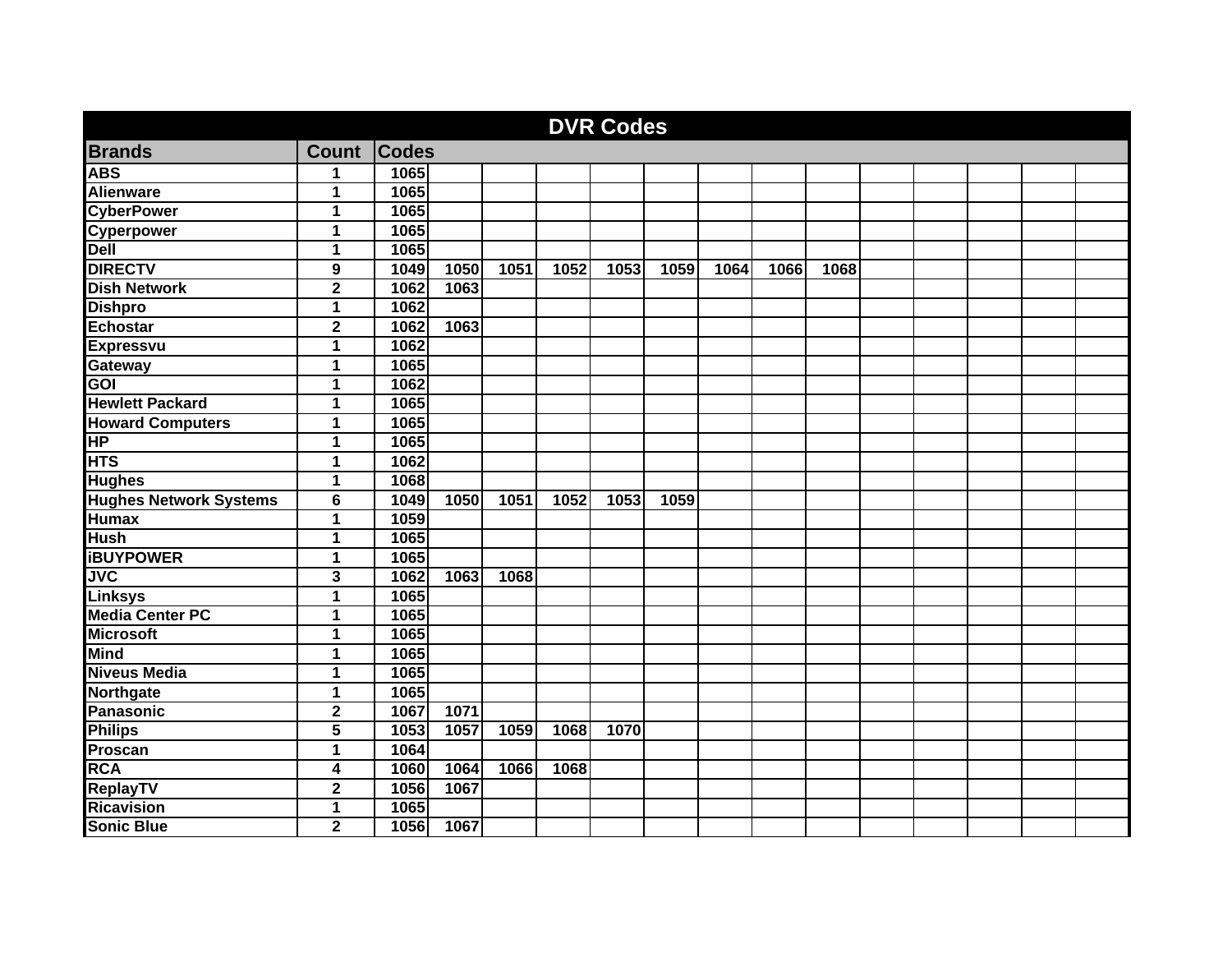| <b>Sony</b>          | $\overline{5}$          | 1054 |      | $\boxed{1055}$ 1058 | 1065 | 1069           |      |      |      |      |      |  |  |
|----------------------|-------------------------|------|------|---------------------|------|----------------|------|------|------|------|------|--|--|
| <b>Stack</b>         | $\overline{1}$          | 1065 |      |                     |      |                |      |      |      |      |      |  |  |
| Stack 9              | $\overline{1}$          | 1065 |      |                     |      |                |      |      |      |      |      |  |  |
| <b>Systemax</b>      | $\overline{1}$          | 1065 |      |                     |      |                |      |      |      |      |      |  |  |
| <b>Tagar Systems</b> | $\overline{1}$          | 1065 |      |                     |      |                |      |      |      |      |      |  |  |
| <b>Tivo</b>          | 10                      | 1049 | 1050 | 1051                | 1052 | $\boxed{1054}$ | 1055 | 1057 | 1058 | 1059 | 1068 |  |  |
| Toshiba              | $\overline{\mathbf{2}}$ | 1061 | 1065 |                     |      |                |      |      |      |      |      |  |  |
| <b>Touch</b>         | $\overline{\mathbf{1}}$ | 1065 |      |                     |      |                |      |      |      |      |      |  |  |
| <b>UltimateTV</b>    | $\overline{1}$          | 1066 |      |                     |      |                |      |      |      |      |      |  |  |
| <b>Viewsonic</b>     | $\overline{1}$          | 1065 |      |                     |      |                |      |      |      |      |      |  |  |
| Voodoo               | $\overline{1}$          | 1065 |      |                     |      |                |      |      |      |      |      |  |  |
| <b>ZT Group</b>      | $\overline{1}$          | 1065 |      |                     |      |                |      |      |      |      |      |  |  |
|                      |                         |      |      |                     |      |                |      |      |      |      |      |  |  |
|                      |                         |      |      |                     |      |                |      |      |      |      |      |  |  |
|                      |                         |      |      |                     |      |                |      |      |      |      |      |  |  |
|                      |                         |      |      |                     |      |                |      |      |      |      |      |  |  |
|                      |                         |      |      |                     |      |                |      |      |      |      |      |  |  |
|                      |                         |      |      |                     |      |                |      |      |      |      |      |  |  |
|                      |                         |      |      |                     |      |                |      |      |      |      |      |  |  |
|                      |                         |      |      |                     |      |                |      |      |      |      |      |  |  |
|                      |                         |      |      |                     |      |                |      |      |      |      |      |  |  |
|                      |                         |      |      |                     |      |                |      |      |      |      |      |  |  |
|                      |                         |      |      |                     |      |                |      |      |      |      |      |  |  |
|                      |                         |      |      |                     |      |                |      |      |      |      |      |  |  |
|                      |                         |      |      |                     |      |                |      |      |      |      |      |  |  |
|                      |                         |      |      |                     |      |                |      |      |      |      |      |  |  |
|                      |                         |      |      |                     |      |                |      |      |      |      |      |  |  |
|                      |                         |      |      |                     |      |                |      |      |      |      |      |  |  |
|                      |                         |      |      |                     |      |                |      |      |      |      |      |  |  |
|                      |                         |      |      |                     |      |                |      |      |      |      |      |  |  |
|                      |                         |      |      |                     |      |                |      |      |      |      |      |  |  |
|                      |                         |      |      |                     |      |                |      |      |      |      |      |  |  |
|                      |                         |      |      |                     |      |                |      |      |      |      |      |  |  |
|                      |                         |      |      |                     |      |                |      |      |      |      |      |  |  |
|                      |                         |      |      |                     |      |                |      |      |      |      |      |  |  |
|                      |                         |      |      |                     |      |                |      |      |      |      |      |  |  |
|                      |                         |      |      |                     |      |                |      |      |      |      |      |  |  |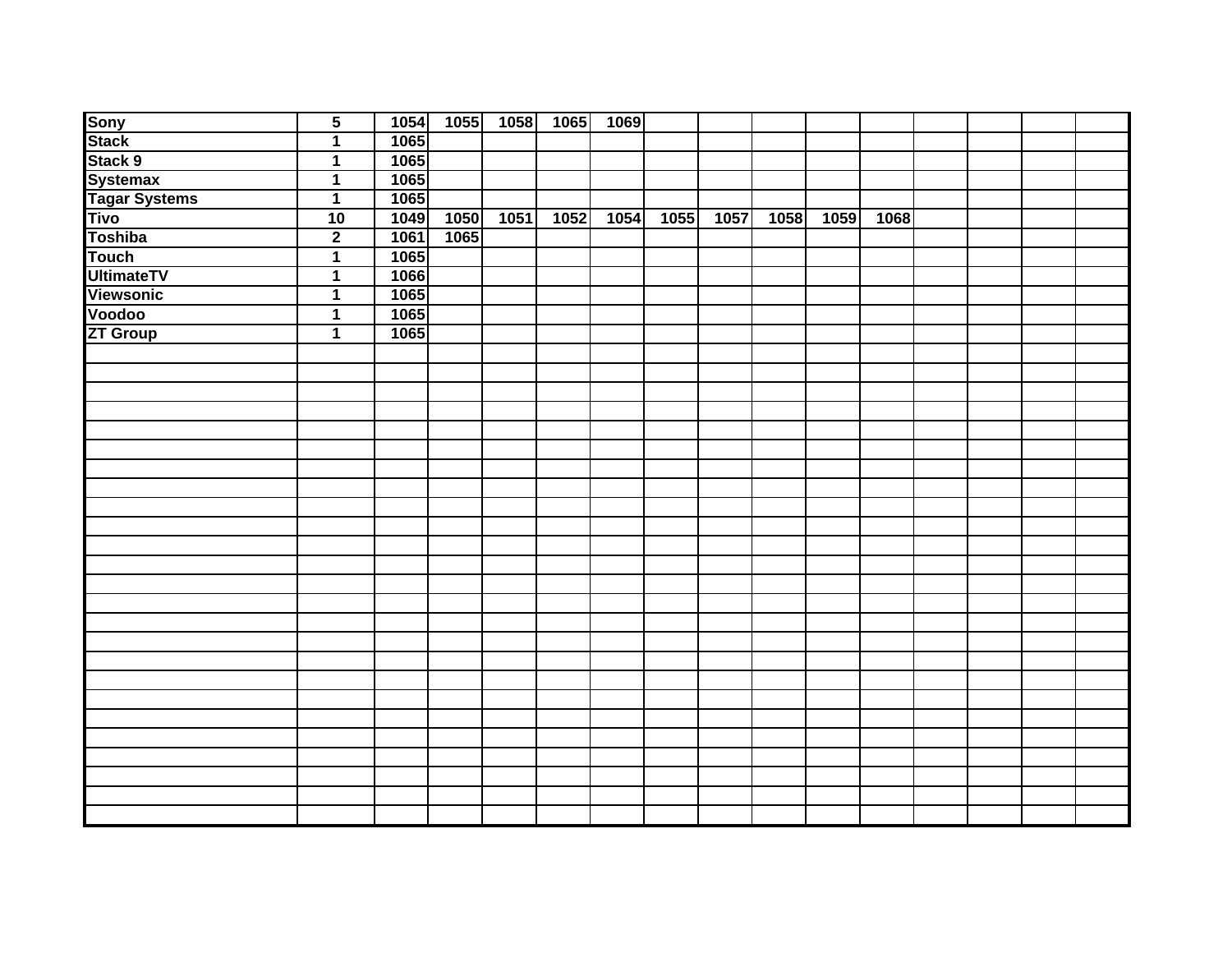|                |                         |              |      |  | <b>HTIB Codes</b> |  |  |  |  |  |
|----------------|-------------------------|--------------|------|--|-------------------|--|--|--|--|--|
| <b>Brands</b>  | Count                   | <b>Codes</b> |      |  |                   |  |  |  |  |  |
| Apex<br>BOSE   | $\overline{2}$          | 2086         |      |  |                   |  |  |  |  |  |
|                | $\overline{\mathbf{2}}$ | 2077         |      |  |                   |  |  |  |  |  |
| Coby           | $\overline{2}$          | 2083         |      |  |                   |  |  |  |  |  |
| <b>JBL</b>     | $\overline{2}$          | 2085         |      |  |                   |  |  |  |  |  |
| <b>Koss</b>    | $\overline{2}$          | 2082         |      |  |                   |  |  |  |  |  |
| Panasonic      | $\mathbf{2}$            | 2078         | 2079 |  |                   |  |  |  |  |  |
| <b>Philips</b> | $\overline{2}$          | 2084         |      |  |                   |  |  |  |  |  |
| Pioneer        | $\overline{2}$          | 2076         |      |  |                   |  |  |  |  |  |
| <b>RCA</b>     | $\overline{2}$          | 2081         |      |  |                   |  |  |  |  |  |
| Samsung        | $\overline{2}$          | 2080         |      |  |                   |  |  |  |  |  |
| <b>Sony</b>    | $\overline{2}$          | 2075         |      |  |                   |  |  |  |  |  |
|                |                         |              |      |  |                   |  |  |  |  |  |
|                |                         |              |      |  |                   |  |  |  |  |  |
|                |                         |              |      |  |                   |  |  |  |  |  |
|                |                         |              |      |  |                   |  |  |  |  |  |
|                |                         |              |      |  |                   |  |  |  |  |  |
|                |                         |              |      |  |                   |  |  |  |  |  |
|                |                         |              |      |  |                   |  |  |  |  |  |
|                |                         |              |      |  |                   |  |  |  |  |  |
|                |                         |              |      |  |                   |  |  |  |  |  |
|                |                         |              |      |  |                   |  |  |  |  |  |
|                |                         |              |      |  |                   |  |  |  |  |  |
|                |                         |              |      |  |                   |  |  |  |  |  |
|                |                         |              |      |  |                   |  |  |  |  |  |
|                |                         |              |      |  |                   |  |  |  |  |  |
|                |                         |              |      |  |                   |  |  |  |  |  |
|                |                         |              |      |  |                   |  |  |  |  |  |
|                |                         |              |      |  |                   |  |  |  |  |  |
|                |                         |              |      |  |                   |  |  |  |  |  |
|                |                         |              |      |  |                   |  |  |  |  |  |
|                |                         |              |      |  |                   |  |  |  |  |  |
|                |                         |              |      |  |                   |  |  |  |  |  |
|                |                         |              |      |  |                   |  |  |  |  |  |
|                |                         |              |      |  |                   |  |  |  |  |  |
|                |                         |              |      |  |                   |  |  |  |  |  |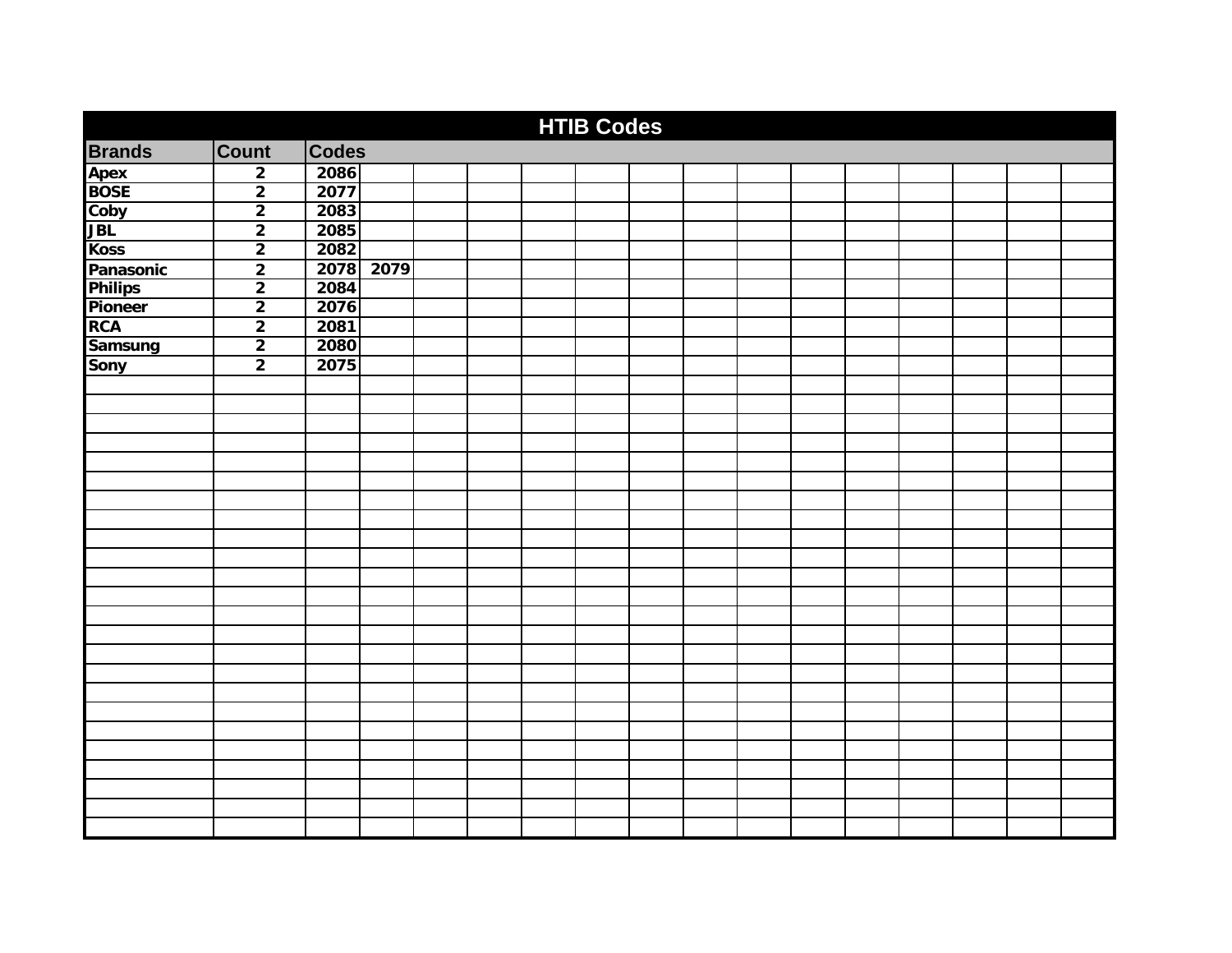| <b>VCR Players</b>       |                         |                  |      |      |      |  |  |  |  |  |  |  |  |
|--------------------------|-------------------------|------------------|------|------|------|--|--|--|--|--|--|--|--|
| <b>Brands</b>            | <b>Count</b>            | <b>Codes</b>     |      |      |      |  |  |  |  |  |  |  |  |
| <b>Adventura</b>         | 1                       | 1008             |      |      |      |  |  |  |  |  |  |  |  |
| Aiwa                     | 1                       | 1008             |      |      |      |  |  |  |  |  |  |  |  |
| <b>Akai</b>              | 1                       | 1001             |      |      |      |  |  |  |  |  |  |  |  |
| <b>American High</b>     | 1                       | 1006             |      |      |      |  |  |  |  |  |  |  |  |
| Apex                     | 1                       | 1033             |      |      |      |  |  |  |  |  |  |  |  |
| Asha                     | 1                       | 1004             |      |      |      |  |  |  |  |  |  |  |  |
| <b>Audio Dynamics</b>    | 1                       | 1002             |      |      |      |  |  |  |  |  |  |  |  |
| <b>Audiovox</b>          | 1                       | 1005             |      |      |      |  |  |  |  |  |  |  |  |
| <b>Beaumark</b>          | 1                       | 1004             |      |      |      |  |  |  |  |  |  |  |  |
| <b>Bell &amp; Howell</b> | 1                       | 1003             |      |      |      |  |  |  |  |  |  |  |  |
| <b>Broksonic</b>         | $\mathbf 2$             | 1032             | 1044 |      |      |  |  |  |  |  |  |  |  |
| <b>Calix</b>             | 1                       | 1005             |      |      |      |  |  |  |  |  |  |  |  |
| <b>Candle</b>            | $\overline{\mathbf{2}}$ | 1004             | 1005 |      |      |  |  |  |  |  |  |  |  |
| Canon                    | 1                       | 1006             |      |      |      |  |  |  |  |  |  |  |  |
| <b>Citizen</b>           | $\mathbf 2$             | 1004             | 1005 |      |      |  |  |  |  |  |  |  |  |
| <b>Colortyme</b>         | $\mathbf{1}$            | 1002             |      |      |      |  |  |  |  |  |  |  |  |
| Craig                    | 3                       | 1004             | 1005 | 1007 |      |  |  |  |  |  |  |  |  |
| <b>Curtis Mathes</b>     | $\overline{4}$          | 1000             | 1002 | 1004 | 1006 |  |  |  |  |  |  |  |  |
| <b>Cybernex</b>          | 1                       | 1004             |      |      |      |  |  |  |  |  |  |  |  |
| <b>Daewoo</b>            | $\overline{\mathbf{2}}$ | 1008             | 1026 |      |      |  |  |  |  |  |  |  |  |
| <b>Dish Network</b>      | 1                       | 1072             |      |      |      |  |  |  |  |  |  |  |  |
| <b>DBX</b>               | 1                       | 1002             |      |      |      |  |  |  |  |  |  |  |  |
| <b>Dimensia</b>          | 1                       | 1000             |      |      |      |  |  |  |  |  |  |  |  |
| <b>Durabrand</b>         | 1                       | 1011             |      |      |      |  |  |  |  |  |  |  |  |
| <b>Dynatech</b>          | 1                       | 1008             |      |      |      |  |  |  |  |  |  |  |  |
| Electrohome              | 1                       | 1005             |      |      |      |  |  |  |  |  |  |  |  |
| Electrophonic            | 1                       | 1005             |      |      |      |  |  |  |  |  |  |  |  |
| <b>Emerson</b>           | 4                       | 1005             | 1006 | 1008 | 1035 |  |  |  |  |  |  |  |  |
| <b>Fisher</b>            | $\overline{\mathbf{3}}$ | 1003             | 1007 | 1029 |      |  |  |  |  |  |  |  |  |
| Fuji                     | $\overline{\mathbf{2}}$ | 1001             | 1006 |      |      |  |  |  |  |  |  |  |  |
| <b>Funai</b>             | 3                       | 1008             | 1013 | 1035 |      |  |  |  |  |  |  |  |  |
| Garrard                  | $\overline{1}$          | 1008             |      |      |      |  |  |  |  |  |  |  |  |
| <b>GE</b>                | 3                       | 1000             | 1004 | 1006 |      |  |  |  |  |  |  |  |  |
| <b>Go Video</b>          | 3                       | 1034             | 1041 | 1043 |      |  |  |  |  |  |  |  |  |
| Goldstar                 | $\overline{2}$          | $\frac{1}{1002}$ | 1005 |      |      |  |  |  |  |  |  |  |  |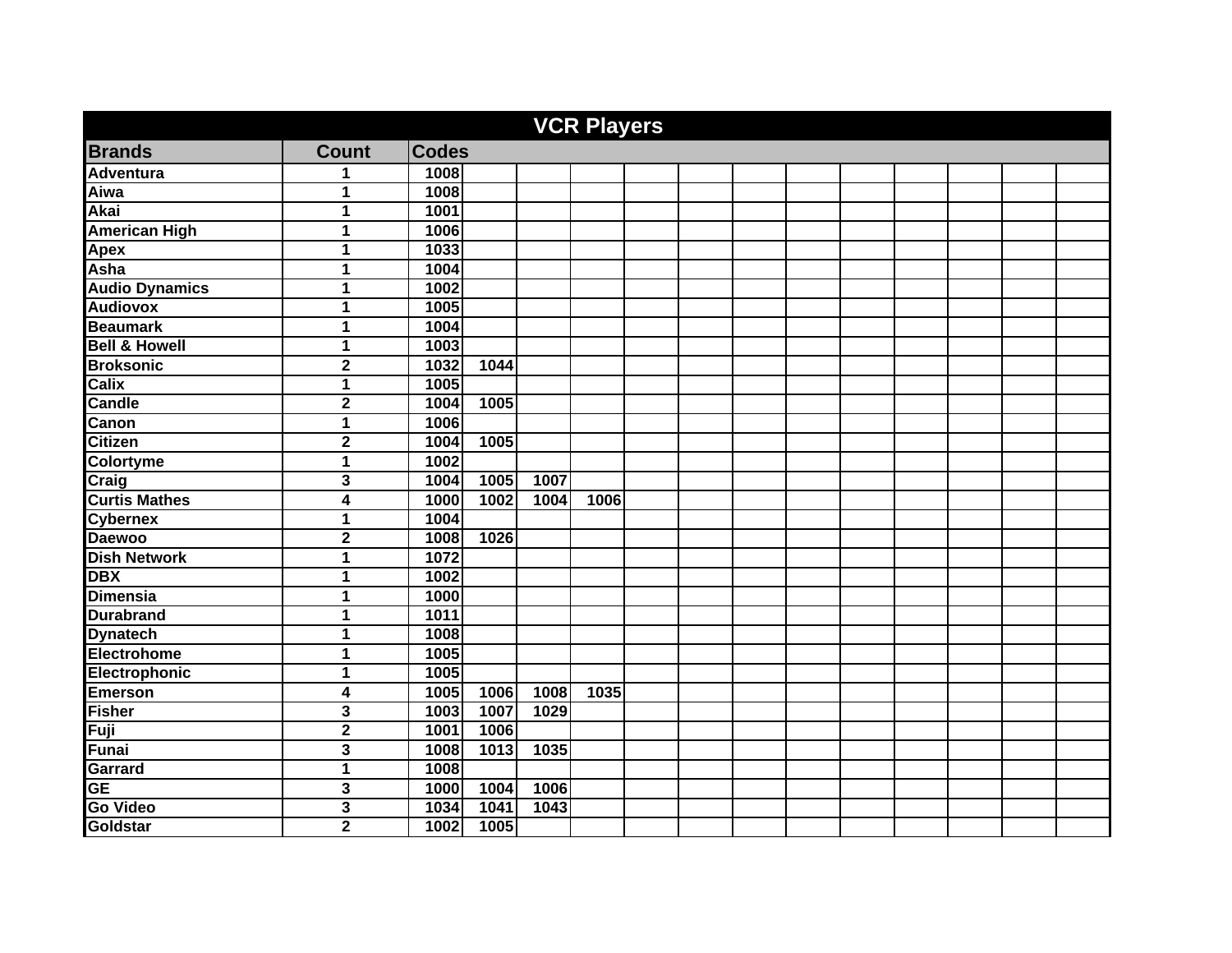| Gradiente                | 1                       | 1008 |      |      |      |      |      |      |      |      |  |  |
|--------------------------|-------------------------|------|------|------|------|------|------|------|------|------|--|--|
| <b>Harley Davidson</b>   | 1                       | 1008 |      |      |      |      |      |      |      |      |  |  |
| Harman/Kardon            | $\overline{1}$          | 1002 |      |      |      |      |      |      |      |      |  |  |
| Headquarter              | 1                       | 1003 |      |      |      |      |      |      |      |      |  |  |
| Hi-Q                     | 1                       | 1007 |      |      |      |      |      |      |      |      |  |  |
| <b>Instant Replay</b>    | $\mathbf{1}$            | 1006 |      |      |      |      |      |      |      |      |  |  |
| <b>JC Penney</b>         | 5                       | 1002 | 1003 | 1004 | 1005 | 1006 |      |      |      |      |  |  |
| <b>JCL</b>               | 1                       | 1006 |      |      |      |      |      |      |      |      |  |  |
| <b>JVC</b>               | 9                       | 1002 | 1003 | 1018 | 1023 | 1031 | 1042 | 1046 | 1047 | 1048 |  |  |
| <b>Kenwood</b>           | $\mathbf 2$             | 1002 | 1003 |      |      |      |      |      |      |      |  |  |
| <b>Kodak</b>             | $\mathbf 2$             | 1005 | 1006 |      |      |      |      |      |      |      |  |  |
| $\overline{\textsf{LG}}$ | $\overline{\mathbf{2}}$ | 1005 | 1030 |      |      |      |      |      |      |      |  |  |
| Lloyd's                  | $\mathbf{1}$            | 1008 |      |      |      |      |      |      |      |      |  |  |
| LXI                      | 1                       | 1005 |      |      |      |      |      |      |      |      |  |  |
| <b>Magnavox</b>          | 3                       | 1006 | 1011 | 1021 |      |      |      |      |      |      |  |  |
| <b>Magnin</b>            | $\mathbf{1}$            | 1005 |      |      |      |      |      |      |      |      |  |  |
| <b>Marantz</b>           | 3                       | 1002 | 1003 | 1006 |      |      |      |      |      |      |  |  |
| <b>Marta</b>             | $\mathbf{1}$            | 1005 |      |      |      |      |      |      |      |      |  |  |
| <b>Matsushita</b>        | 1                       | 1006 |      |      |      |      |      |      |      |      |  |  |
| <b>MEI</b>               | 1                       | 1006 |      |      |      |      |      |      |      |      |  |  |
| <b>Memorex</b>           | 9                       | 1003 | 1004 | 1005 | 1006 | 1007 | 1008 | 1011 | 1012 | 1032 |  |  |
| <b>MGN Technology</b>    | 1                       | 1004 |      |      |      |      |      |      |      |      |  |  |
| <b>Mitsubishi</b>        | $\mathbf 2$             | 1019 | 1027 |      |      |      |      |      |      |      |  |  |
| <b>Motorola</b>          | 1                       | 1006 |      |      |      |      |      |      |      |      |  |  |
| <b>MTC</b>               | 1                       | 1004 |      |      |      |      |      |      |      |      |  |  |
| <b>Multitech</b>         | $\overline{\mathbf{2}}$ | 1004 | 1008 |      |      |      |      |      |      |      |  |  |
| <b>NEC</b>               | $\overline{2}$          | 1002 | 1003 |      |      |      |      |      |      |      |  |  |
| <b>Nikko</b>             | $\mathbf{1}$            | 1005 |      |      |      |      |      |      |      |      |  |  |
| <b>Noblex</b>            | 1                       | 1004 |      |      |      |      |      |      |      |      |  |  |
| <b>Olympus</b>           | 1                       | 1006 |      |      |      |      |      |      |      |      |  |  |
| <b>Optimus</b>           | 1                       | 1005 |      |      |      |      |      |      |      |      |  |  |
| <b>Orion</b>             | 1                       | 1012 |      |      |      |      |      |      |      |      |  |  |
| Panasonic                | $\overline{2}$          | 1006 | 1015 |      |      |      |      |      |      |      |  |  |
| Philco                   | 1                       | 1006 |      |      |      |      |      |      |      |      |  |  |
| <b>Philips</b>           | 3                       | 1006 | 1021 | 1035 |      |      |      |      |      |      |  |  |
| <b>Philips Magnavox</b>  | $\mathbf{1}$            | 1021 |      |      |      |      |      |      |      |      |  |  |
| Pilot                    | 1                       | 1005 |      |      |      |      |      |      |      |      |  |  |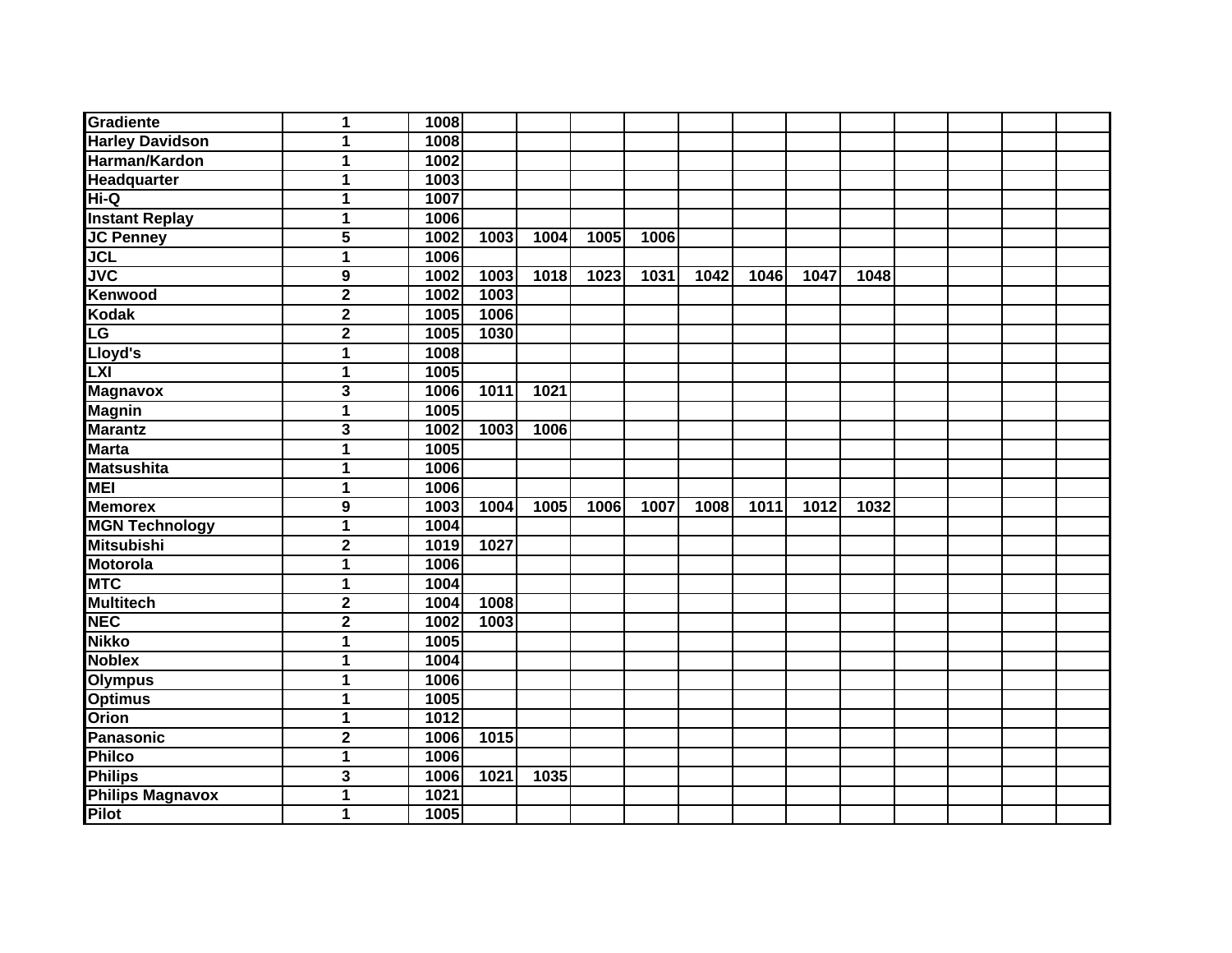| <b>Polaroid</b>       | $\mathbf{1}$            | 1033   |      |      |      |      |      |      |  |  |  |
|-----------------------|-------------------------|--------|------|------|------|------|------|------|--|--|--|
| Presidian             | $\mathbf{1}$            | 1035   |      |      |      |      |      |      |  |  |  |
| Proscan               | 3                       | 1000   | 1028 | 1045 |      |      |      |      |  |  |  |
| Pulsar                | $\mathbf{1}$            | 1011   |      |      |      |      |      |      |  |  |  |
| Quarter               | $\overline{1}$          | 1003   |      |      |      |      |      |      |  |  |  |
| Quartz                | $\mathbf{1}$            | 1003   |      |      |      |      |      |      |  |  |  |
| Quasar                | $\mathbf 1$             | 1006   |      |      |      |      |      |      |  |  |  |
| <b>Radio Shack</b>    | $\mathbf{1}$            | 1005   |      |      |      |      |      |      |  |  |  |
| Radio Shack/Realistic | 6                       | 1003   | 1004 | 1005 | 1006 | 1007 | 1008 |      |  |  |  |
| Radix                 | $\mathbf{1}$            | 1005   |      |      |      |      |      |      |  |  |  |
| Randex                | $\mathbf{1}$            | 1005   |      |      |      |      |      |      |  |  |  |
| <b>RCA</b>            | 6                       | 1000   | 1004 | 1006 | 1014 | 1024 | 1040 |      |  |  |  |
| <b>Realistic</b>      | 6                       | 1003   | 1004 | 1005 | 1006 | 1007 | 1008 |      |  |  |  |
| Ricoh                 | $\mathbf{1}$            | 1010   |      |      |      |      |      |      |  |  |  |
| Runco                 | $\mathbf{1}$            | 1011   |      |      |      |      |      |      |  |  |  |
| <b>Samsung</b>        | 3                       | 1004   | 1034 | 1039 |      |      |      |      |  |  |  |
| <b>Sanky</b>          | $\overline{1}$          | $1011$ |      |      |      |      |      |      |  |  |  |
| <b>Sansui</b>         | $\overline{\mathbf{2}}$ | 1012   | 1032 |      |      |      |      |      |  |  |  |
| <b>Sanyo</b>          | 4                       | 1003   | 1004 | 1007 | 1029 |      |      |      |  |  |  |
| <b>Sears</b>          | 4                       | 1003   | 1005 | 1006 | 1007 |      |      |      |  |  |  |
| <b>Sharp</b>          | $\mathbf{1}$            | 1022   |      |      |      |      |      |      |  |  |  |
| <b>Shintom</b>        | $\mathbf{1}$            | 1001   |      |      |      |      |      |      |  |  |  |
| <b>Shogun</b>         | $\mathbf{1}$            | 1004   |      |      |      |      |      |      |  |  |  |
| Singer                | $\overline{\mathbf{2}}$ | 1006   | 1010 |      |      |      |      |      |  |  |  |
| Sony                  | $\overline{7}$          | 1001   | 1009 | 1016 | 1017 | 1020 | 1036 | 1038 |  |  |  |
| <b>STS</b>            | $\mathbf{1}$            | 1006   |      |      |      |      |      |      |  |  |  |
| <b>Sylvania</b>       | 3                       | 1006   | 1008 | 1035 |      |      |      |      |  |  |  |
| Symphonic             | 3                       | 1008   | 1013 | 1035 |      |      |      |      |  |  |  |
| Tandy                 | $\overline{1}$          | 1003   |      |      |      |      |      |      |  |  |  |
| <b>Tashiko</b>        | $\overline{1}$          | 1005   |      |      |      |      |      |      |  |  |  |
| Teac                  | $\mathbf{1}$            | 1008   |      |      |      |      |      |      |  |  |  |
| <b>Technics</b>       | $\mathbf 1$             | 1006   |      |      |      |      |      |      |  |  |  |
| <b>Teknika</b>        | $\overline{\mathbf{3}}$ | 1005   | 1006 | 1008 |      |      |      |      |  |  |  |
| <b>TMK</b>            | $\mathbf{1}$            | 1004   |      |      |      |      |      |      |  |  |  |
| <b>Toshiba</b>        | $\mathbf 2$             | 1025   | 1037 |      |      |      |      |      |  |  |  |
| <b>Totevision</b>     | $\mathbf 2$             | 1004   | 1005 |      |      |      |      |      |  |  |  |
| <b>Unitech</b>        | $\mathbf{1}$            | 1004   |      |      |      |      |      |      |  |  |  |